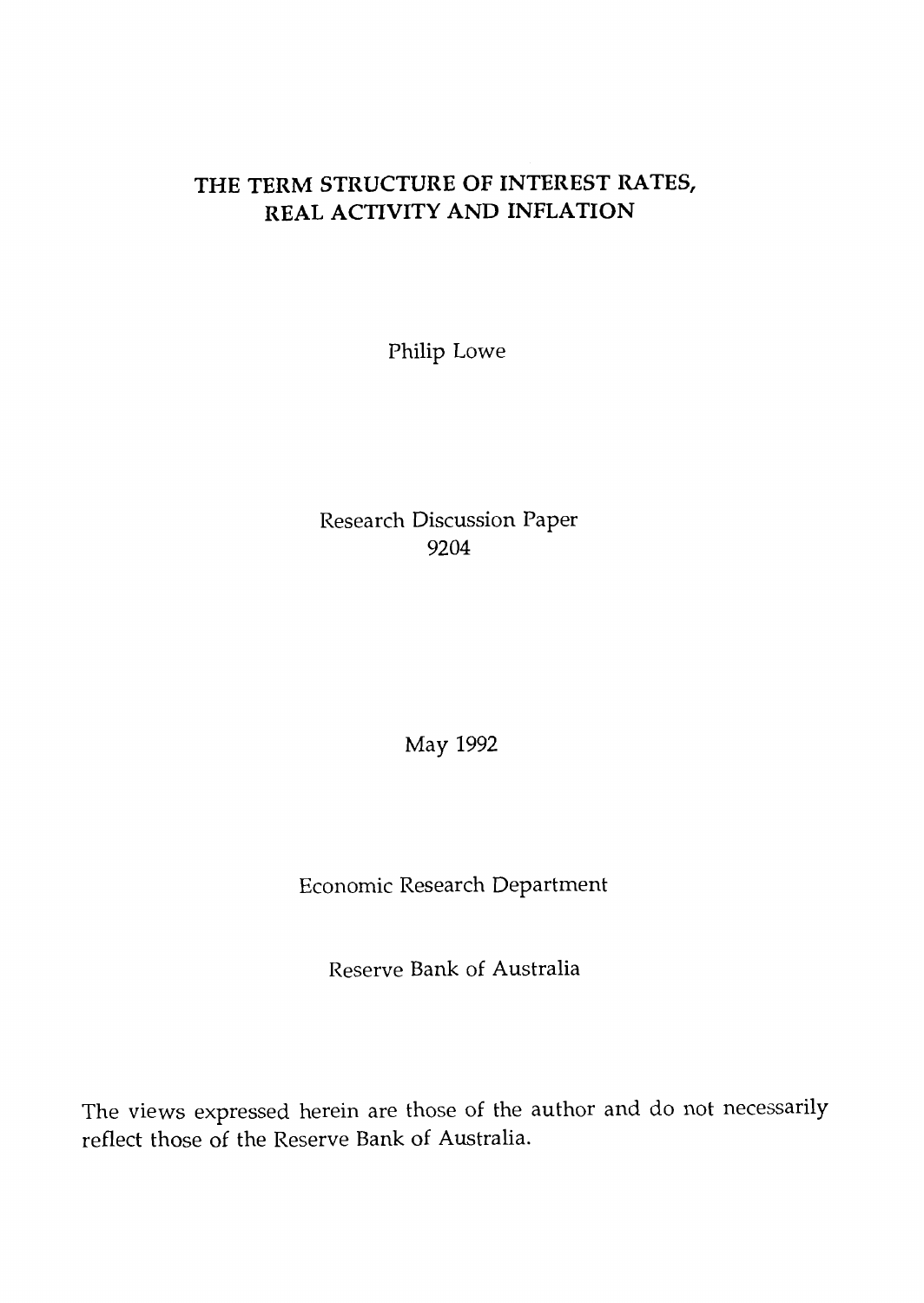# **ABSTRACT**

This paper examines, both theoretically and empirically, the relationship between the slope of the yield curve and future changes in real activity and inflation. It argues that the existence of sticky prices allows current and expected future monetary shocks to affect the slope of both the *nominal* and the *real* yield curves. Changes in real money balances brought about by monetary policy cause a strong liquidity effect at the short end of the yield curve. This results in changes in real output in the short/medium term which eventually get translated into changes in prices.

The empirical results show that the spread between the 10 year Treasury bond and the 180 day bank bill predict the rate of change, over the subsequent one to two years, of a number of measures of real activity. Over both longer and shorter forecast horizons the spread has little predictive power. On the inflation front, the 10 year-180 day yield spread provides significant information about changes in inflation over the medium term (that is between one year and two and three years). Yield spreads between shorter dated securities are found to contain little information concerning future changes in inflation. This supports the view that at the shorter end of the yield curve changes in nominal rates often reflect changes in real rates.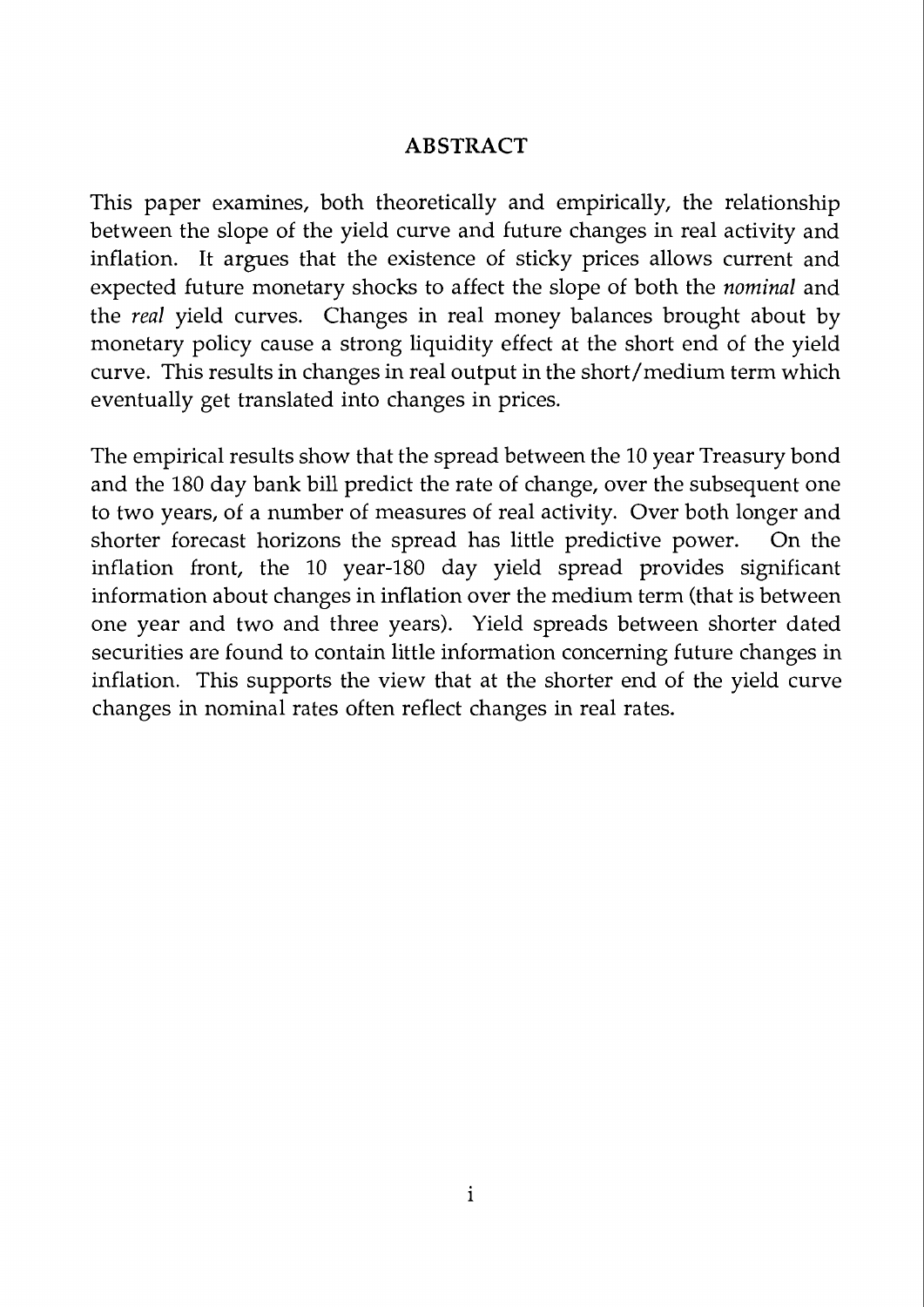# TABLE OF CONTENTS

| 1. Introduction                                                                 | $\mathbf 1$    |  |  |  |  |  |  |  |
|---------------------------------------------------------------------------------|----------------|--|--|--|--|--|--|--|
| 2. Theory                                                                       | $\overline{2}$ |  |  |  |  |  |  |  |
| 3. The Yield Curve and Real Activity                                            | 10             |  |  |  |  |  |  |  |
| 3.1 Estimation Procedure and Data<br>3.2 Results                                | 10<br>12       |  |  |  |  |  |  |  |
| 4. The Yield Curve and Changes in Inflation                                     | 20             |  |  |  |  |  |  |  |
| 4.1 The Mishkin Methodology<br>4.2 Estimation Procedure and Data<br>4.3 Results | 20<br>21<br>23 |  |  |  |  |  |  |  |
| 5. Summary and Conclusions                                                      | 26             |  |  |  |  |  |  |  |
| Appendix 1 : Data                                                               | 28             |  |  |  |  |  |  |  |
| Appendix 2 : Derivation of Dynamics                                             | 29             |  |  |  |  |  |  |  |
| 33<br>Appendix 3 : Forecasting Ability of Selected Yield Spreads                |                |  |  |  |  |  |  |  |
| 34<br>References                                                                |                |  |  |  |  |  |  |  |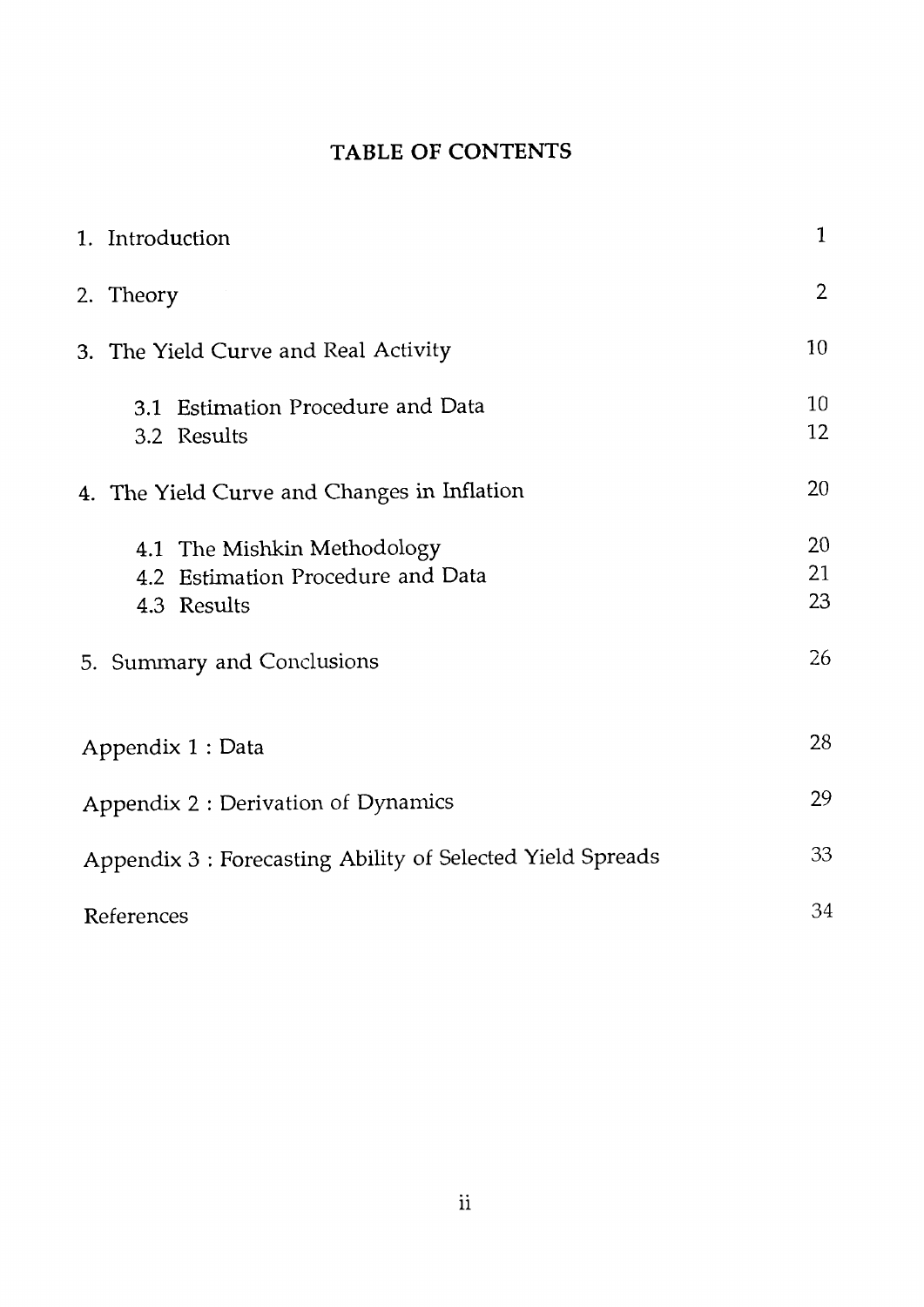# **THE TERM STRUCTURE OF INTEREST RATES, REAL ACTIVITY AND INFLATION**

# **Philip Lowe**

# **1. INTRODUCTION.**

In the last few years the slope of the yield curve has received considerable attention for its ability to forecast both real and nominal macroeconomic variables. Mishkin (1990a, 1990b, 1991) and Jorion and Mishkin (1991) have demonstrated that the slope of the curve beyond one year is a relatively good predictor of the change in the rate of inflation. On the real side, Stock and Watson (1989), Bernanke (1990) and Bernanke and Blinder (1990) have shown, using a vector autoregression approach, that the spread between the yields on long and short bonds helps predict future economic activity. Similarly, Estrella and Hardouvelis (1991) show that the slope of the yield curve helps predict the change in real economic activity over horizons out to twelve quarters. This paper examines the ability of the slope of the yield curve to predict changes in real activity and inflation in Australia.

If prices adjust instantaneously to monetary shocks, monetary policy should have no effect on real outcomes including real interest rates. Changes in the slope of the nominal yield curve should simply reflect changes in the expected future path of inflation. If prices are sticky, however, monetary policy can affect the slope of the nominal yield curve independently of the inflation channel. This results in changes in real interest rates and real activity. Section 2 of the paper presents a simple model which formalises this notion. It introduces a long term interest rate into a Keynesian model with long-run monetary neutrality. Expansionary monetary policy causes the slope of the yield curve to steepen as the liquidity effect of higher real money balances lowers short term interest rates. This steepening of the yield curve is accompanied by lower real rates and increases in activity in the future. In Section *3* of the paper the ability of the yield curve to forecast changes in real activity is examined empirically.

Consistent with the international evidence it is found that since 1982 the slope of the yield curve predicts a wide range of real variables measuring economic activity. In contrast to the index of leading indicators, which is useful in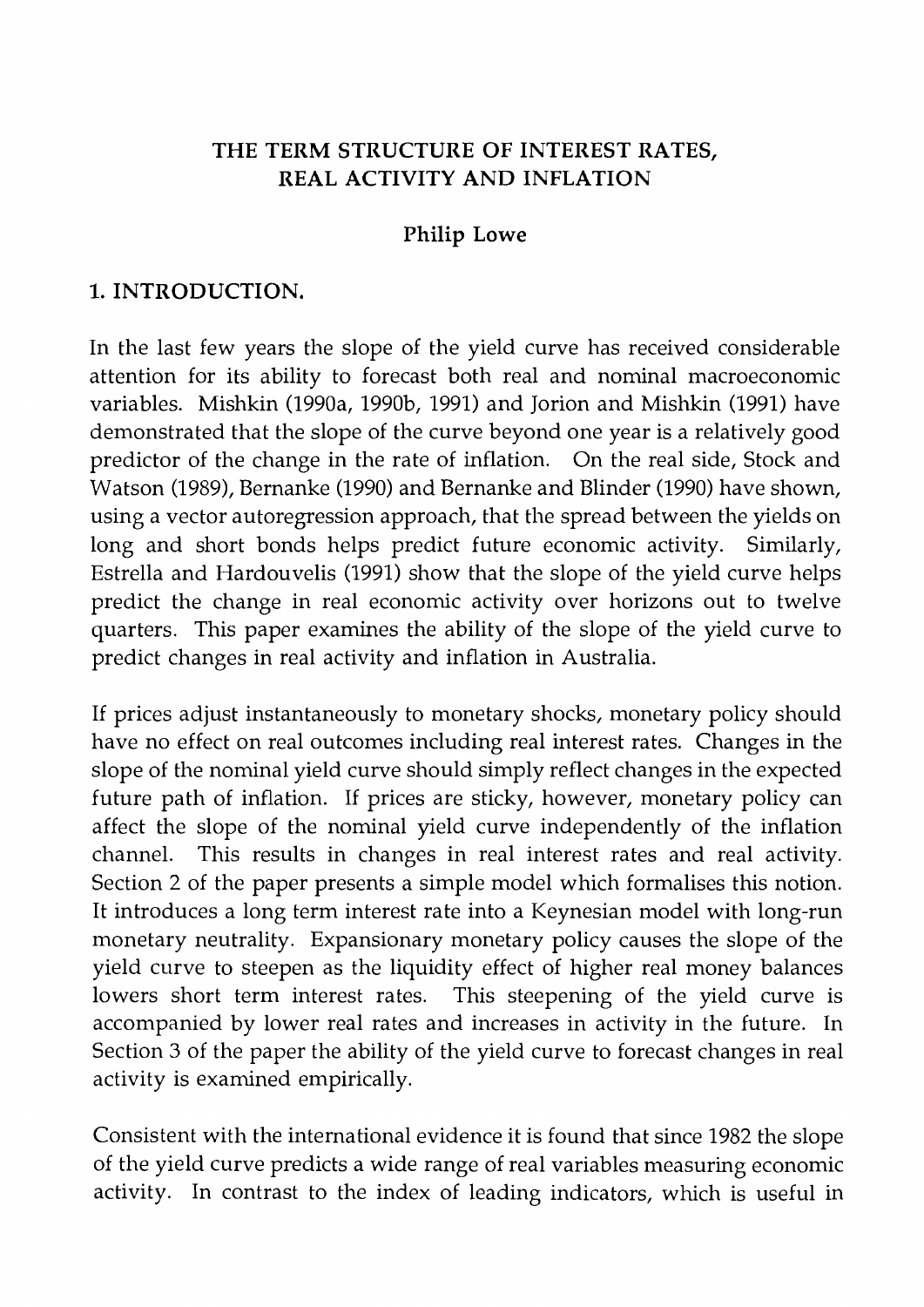predicting economic activity over only the subsequent six months, the yield curve's predictive ability reaches its maximum at about the 18 months horizon. At horizons longer than 30 months it has little predictive power. The gradual increase in predictive power over time, followed by a decline, is consistent with the monetary explanation of the predictive power of the yield curve. The results also show that prior to 1982 the yield curve contained essentially no information about the future path of economic activity. The difference in the results between the two periods is attributed to financial liberalisation and changes in the method by which interest rates are determined.

Following the examination of the power of slope of the yield curve to predict changes in real output, Section 4 examines the yield curve's ability to predict changes in inflation. It is found that the yield curve provides no information about future changes in inflation in the short term (less than six months) but does provide significant information for forecasting changes in inflation over longer horizons. Regardless of the horizon, the spread between the 10 year bond rate and the 180 bank bill outperforms other yield spreads in forecasting future changes in inflation. Finally, Section 5 summarises the principal findings of the paper. It is argued that the results from both the activity and inflation regressions are consistent with the hypothesis that monetary policy temporarily affects the real yield spread, and thus activity, in the short run, but that in the long run its effect is on inflation.

## *2.* THEORY.

Standard Keynesian models typically have a single interest-bearing financial asset. The interest rate on this asset affects both the demand for money and investment. In order to examine the relationship between the yield curve and future changes in output a second asset must be introduced. This is done below in the context of a model in the IS-LM tradition with output being demand determined and prices adjusting slowly to their equilibrium value. It is similar in spirit to the model developed by Blanchard (1981); however it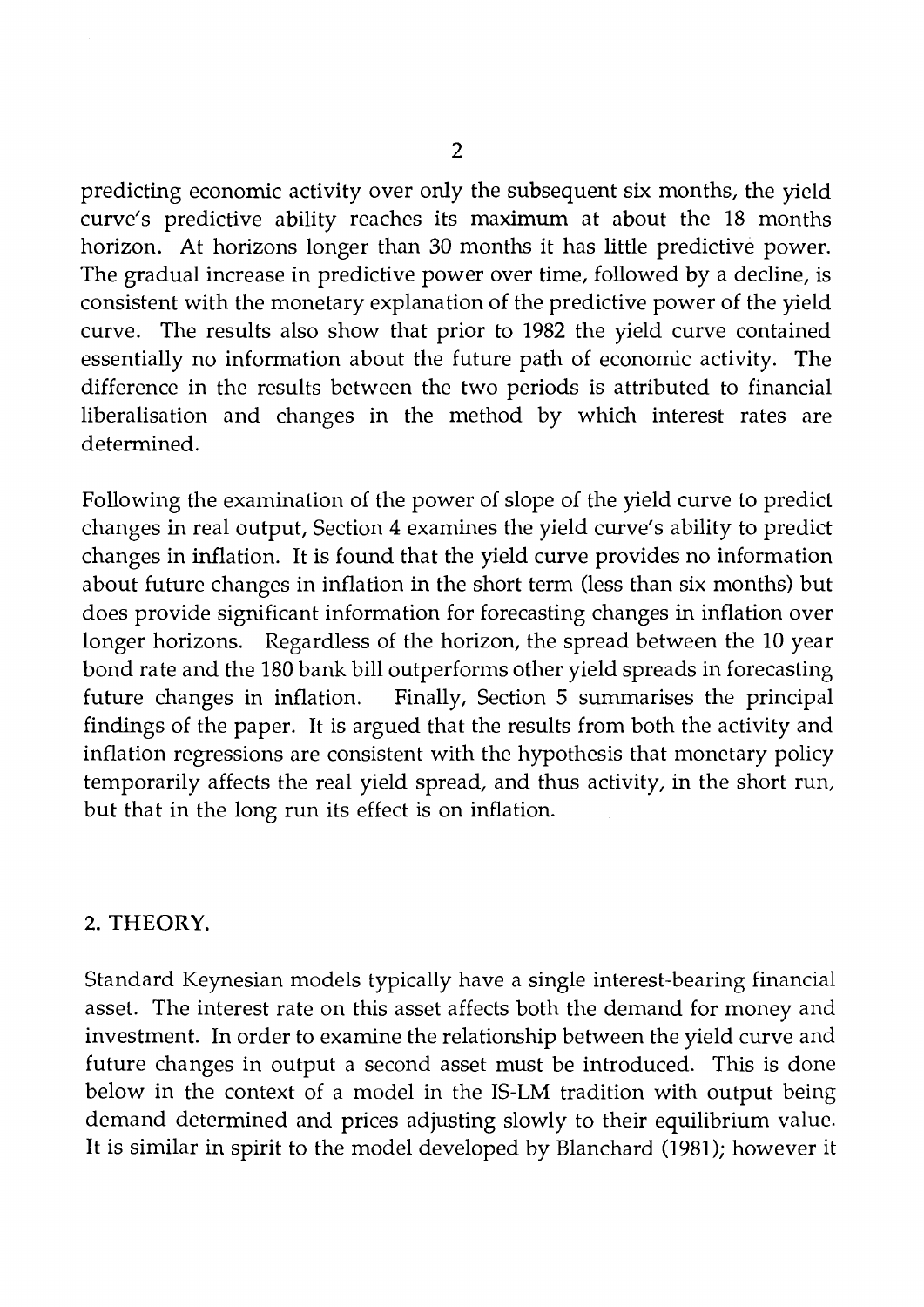3

differs in that it allows investment to depend upon the real interest rate and does not consider the return on equities.

Investors are assumed to be able to invest in both a long and a short bond. The short bond is an instantaneous asset which cannot be traded across time while the long bond can be traded across time. With investors assumed to be risk neutral and having rational expectations, the relationship between yields on the short and long bonds is determined by the expectations theory of the term structure of interest rates. That is, the expected returns on short and long bonds are identical.

For simplicity assume the long bond is a consol paying interest (C) each instant with its price  $V = C/R$ , where R is the current market interest rate on the consol. The return from investing in the long bond consists of two parts; the interest payment  $(C)$  and the expected capital gain/loss  $(\dot{V})$ . Given risk neutrality, the return on the long bond must equal the real return on the short term bond (I). That is,

$$
I = \frac{C}{V} + \frac{V}{V}
$$
  
=  $R - \frac{R}{R} \implies R = R (R - I)$  (1)

This relationship between the interest rates on long and short bonds should hold in both nominal and real terms. As is standard, the nominal short rate (i) is equal to the real rate plus the forecast of the rate of inflation where the forecast is the rational expectations forecast  $(\dot{P}^e)$ :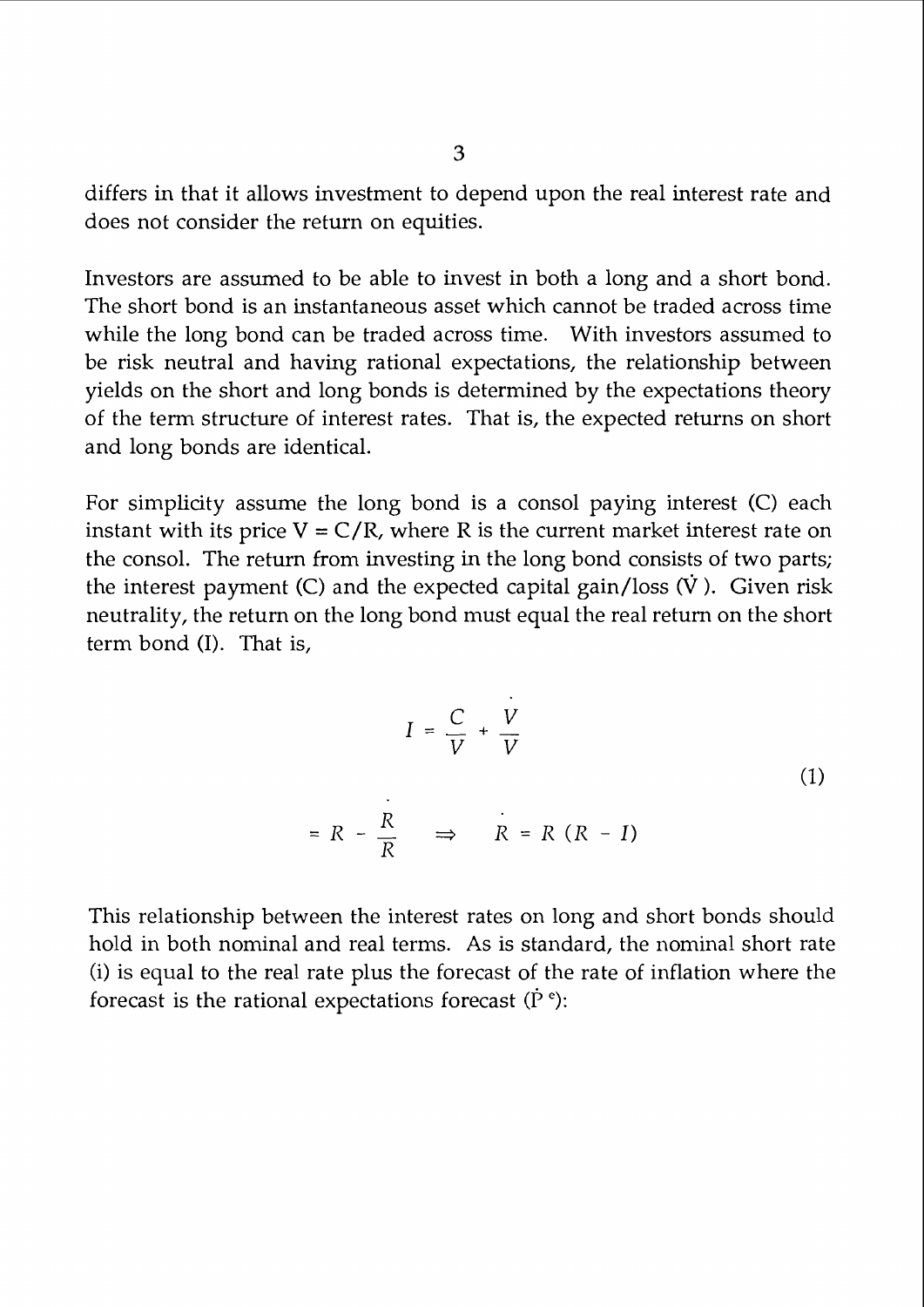$$
i = I + Pe
$$
 (2)

Goods market equilibrium occurs when aggregate demand equals aggregate supply. Aggregate demand is assumed to be a function of current income (Y) and the long real interest rate and is given by:

$$
d = aY - bR \tag{3}
$$

Output is assumed to adjust to demand over time according to the following<sup>1</sup>:

$$
Y = \sigma (d - Y)
$$
  
=  $-\alpha Y - \beta R$  (4)

Following the standard convention, the demand for real money balances is a function of current income and the current nominal short term interest rate:

$$
i = kY - h(M-P) \tag{5}
$$

Money is assumed to be exogenous and under the complete control of the monetary authorities.

In this model, if prices are completely flexible, changes in the money stock have no real effect on the economy as prices adjust instantaneously keeping real balances constant. However, it is assumed that while, in the long run, prices do adjust one for one with changes in the money stock, they do so only slowly. This allows monetary policy to have real effects on output in the short run. The following simple price adjustment mechanism is assumed:

$$
P = \theta(\bar{P} - P) \qquad \qquad \theta \ge 0 \tag{6}
$$

where  $\overline{P}$  is the price level associated with equilibrium output  $(\overline{Y})$  and the level of nominal money **(M).** 

<sup>&</sup>lt;sup>1</sup> This equation can be justified by arguing that spending adjusts slowly to its underlying determinants or alternatively that spending equals its underlying determinants but that firms respond to changes in demand by drawing down inventories and then increasing output.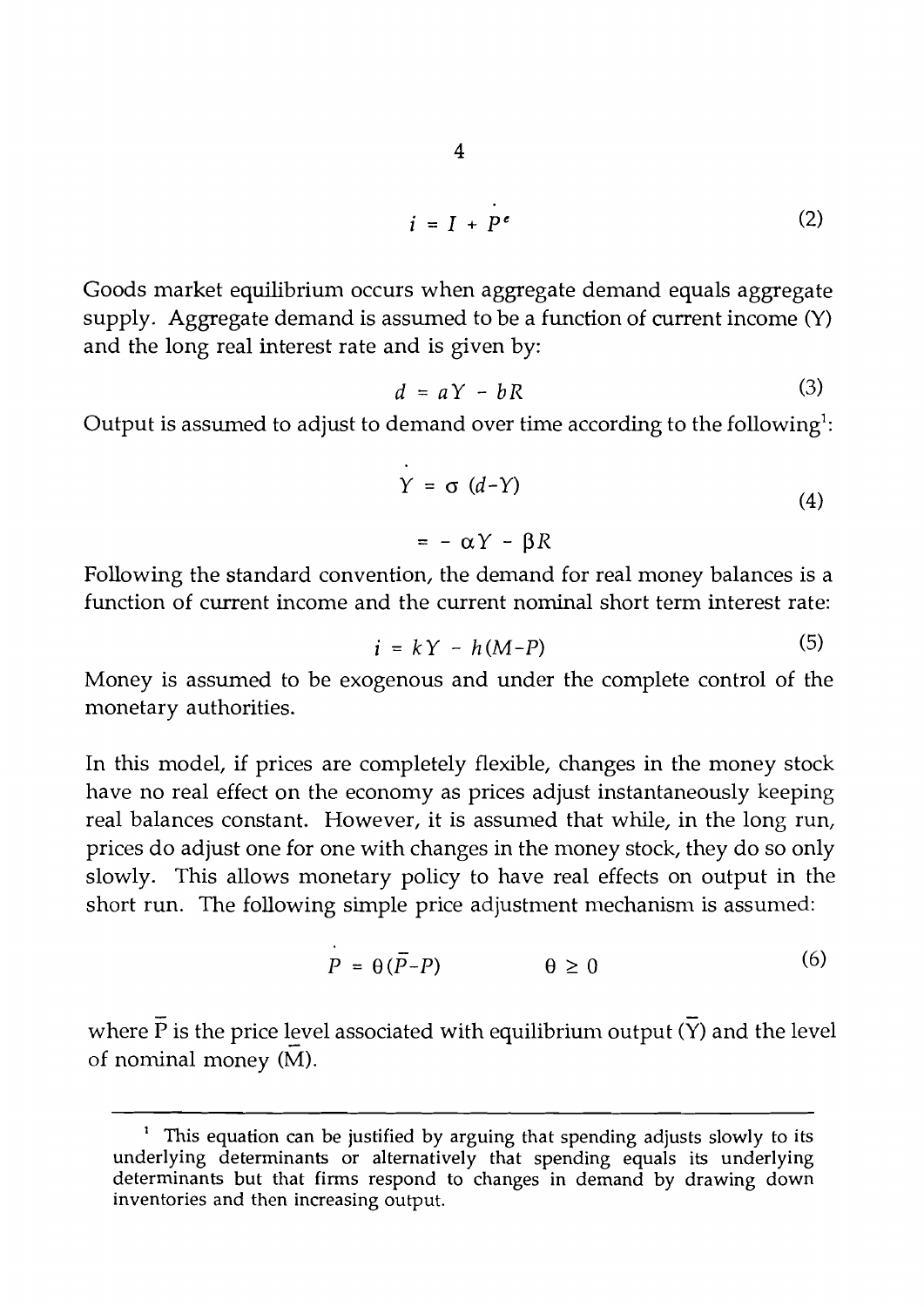First consider the extreme case in which  $\theta$  equals zero (i.e. prices are fixed). In this case the system is defined by equations  $(1)$ ,  $(4)$  and  $(5)$ . To find the steady state values of output  $(\overline{Y})$  and the long bond rate  $(\overline{R})$  set  $\dot{Y}$  and  $\dot{R}$  to zero and solve, obtaining:

$$
\bar{Y} = \frac{\beta}{\alpha + \beta k} h \ (M - P) \tag{7}
$$

$$
\overline{R} = \overline{I} = \frac{-\alpha}{\alpha + \beta k} h(M - P)
$$
 (8)

As in the basic fixed price IS-LM model, monetary expansions increase output and reduce interest rates.

The dynamics of the system are derived in Appendix 2 and are summarised in Figure 1 which presents the phase diagram. Given the assumptions made about the signs of the parameters, the system exhibits a "saddle-path" shown by SS. Consider the effects of a monetary expansion. The  $\dot{R}$  locus is shifted to the right increasing steady state output from  $\overline{Y}_0$  to  $\overline{Y}_1$  and reducing both the short and long steady state interest rates from  $\overline{R}_0$  to  $\overline{R}_1$ . The mechanism is standard. With fixed prices, higher real money balances force down the interest rate which in turn increases aggregate demand.

During the adjustment phase the equations of motion for R and Y are, given by:

$$
Y - \overline{Y}_1 = \frac{-\beta h}{\alpha + \beta k} e^{\psi t} dm \tag{9}
$$

$$
R - \overline{R}_1 = \frac{h(\alpha + \psi)}{\alpha + \beta k} e^{\psi t} dm
$$
 (10)

where  $\psi$  is speed of adjustment given by the negative eigen value. At any point in time the values of Y and R are read off the saddle path while the short rate is read off the  $\dot{R}^1=0$  locus. How then does the term structure of interest rates react to the monetary expansion? The short interest rate falls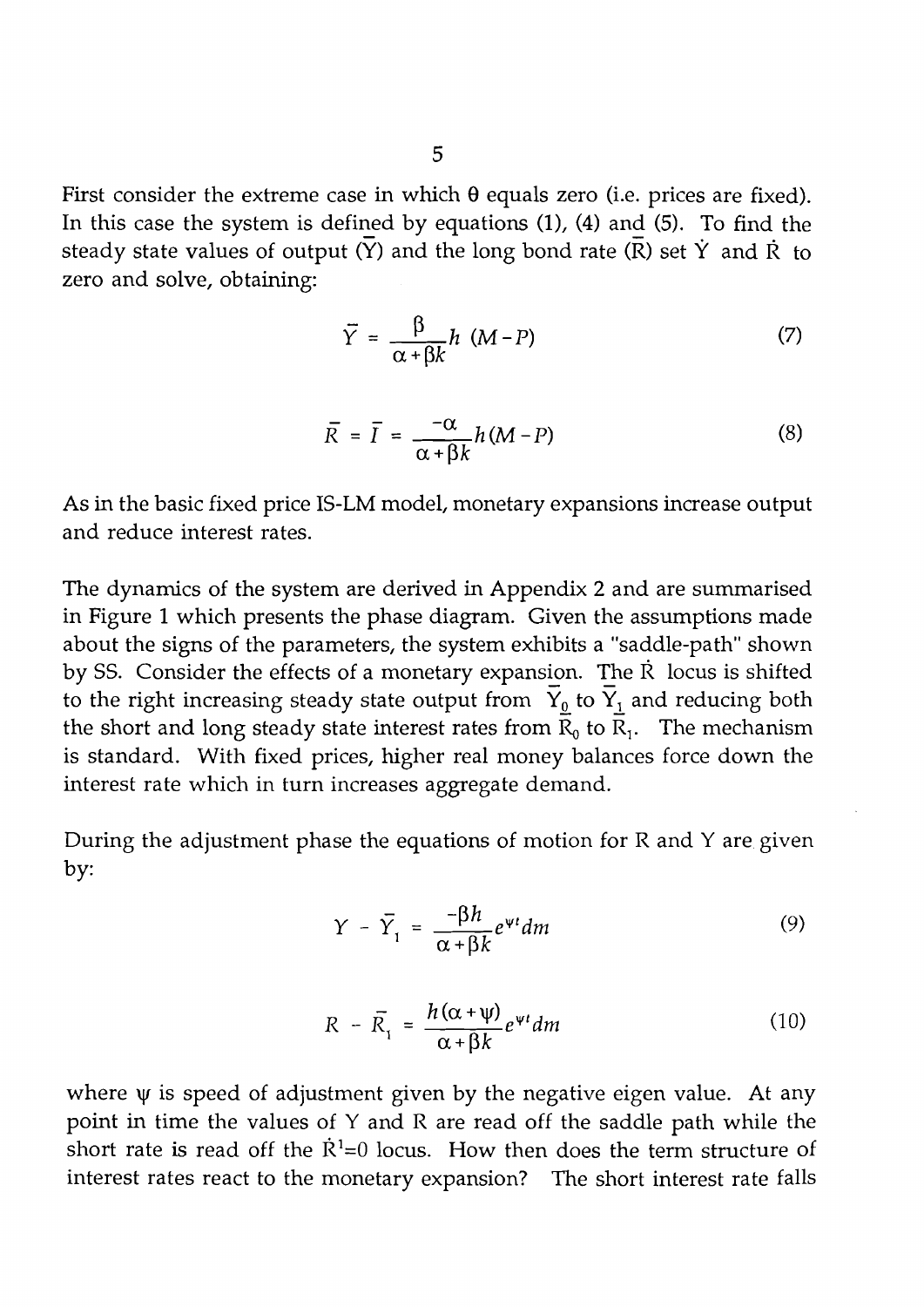

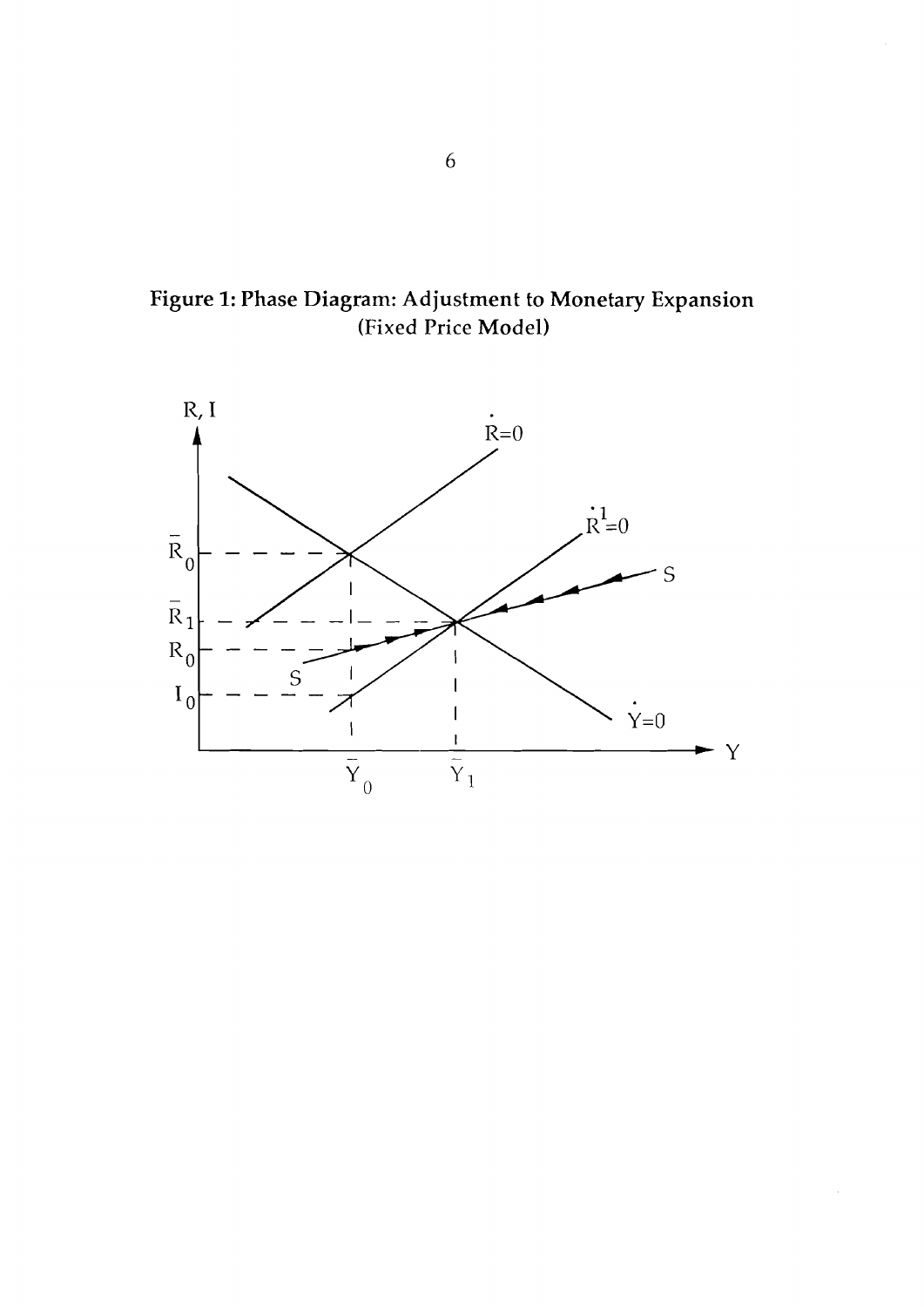immediately (to  $I_0$ ) due to the liquidity effect. Rational investors realise that in the medium/long run output will rise, increasing the demand for money. The short term interest rate must thus be expected to rise over time. As a consequence the long interest rate does not fall by as much as the short rate. In fact it falls to *R,* and then increases along the saddle-path towards the new equilibrium. Thus the yield curve initially becomes upward sloping in response to the monetary expansion and given rational expectations this upward slope of the curve is positively correlated with future increases in output. The speed of adjustment to the steady state is faster the larger are *a,*   $\beta$  and k.

Now consider the case in which prices adjust slowly. In the long run, real money balances do not change in response to an increase in the money supply. Consequently, steady state real interest rates and output do not change in response to the monetary expansion. However, as prices are sticky there are short run effects. The adjustment paths towards the new steady state are derived in Appendix 2 and are given by equations (A18), (A19) and (A20). The equations of motion for  $Y-Y_1$  and  $R-R_1$  are functions of two declining exponentials. This implies that there is at most a single extreme point in their adjustment paths. Output is thus above its equilibrium level at all points through the adjustment phase and does not cycle around the new equilibrium. The long interest rate after falling initially, due to the liquidity effect, increases and overshoots its new equilibrium level. Declining output and the attendant fall in money demand and short rates then causes the long bond rate to fall. Stylised adjustments paths for output and the interest rates are given in Figures 2a and 2b. Once again a positively sloped yield curve predicts future increases in output. However, in contrast to the fixed price model, the increases in output are not permanent.

The above model focuses on *shifts* in the money supply. One frequent explanation for the shape of the yield curve is that in the future the *rate of growth* in the money supply is expected to change, altering expected future inflation. Such rate of growth shocks are analytically difficult to deal with in this type of model. Nevertheless, the general structure can be usefully employed to think about the effect of higher inflation expected some time in the future. It is clear that changes in the future expected rate of inflation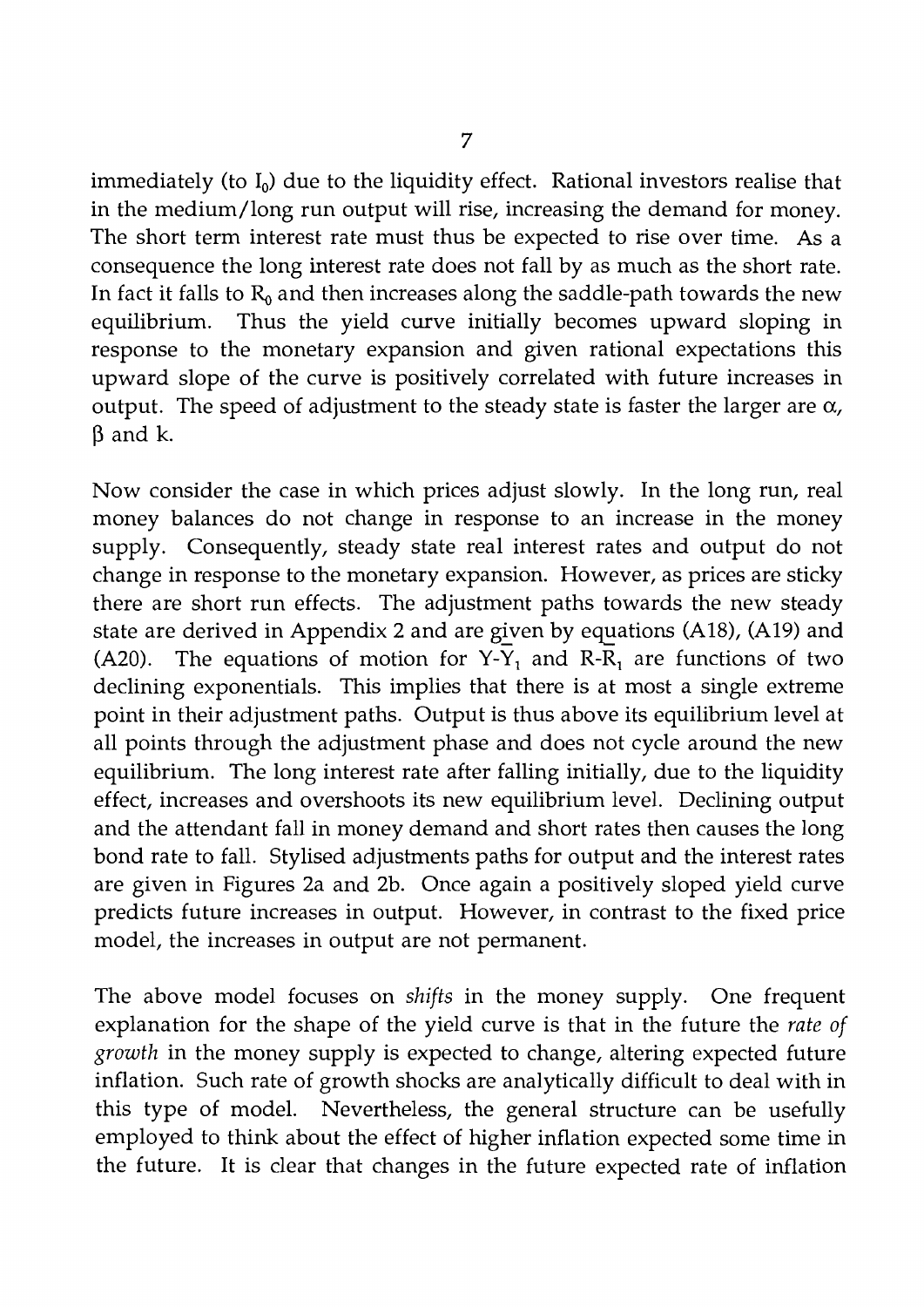**Figure 2: Adjustment Paths in Response to Monetary Shock (Flexible Price Model)** 

**(a) Output** 



(b) **Interest Rates** 

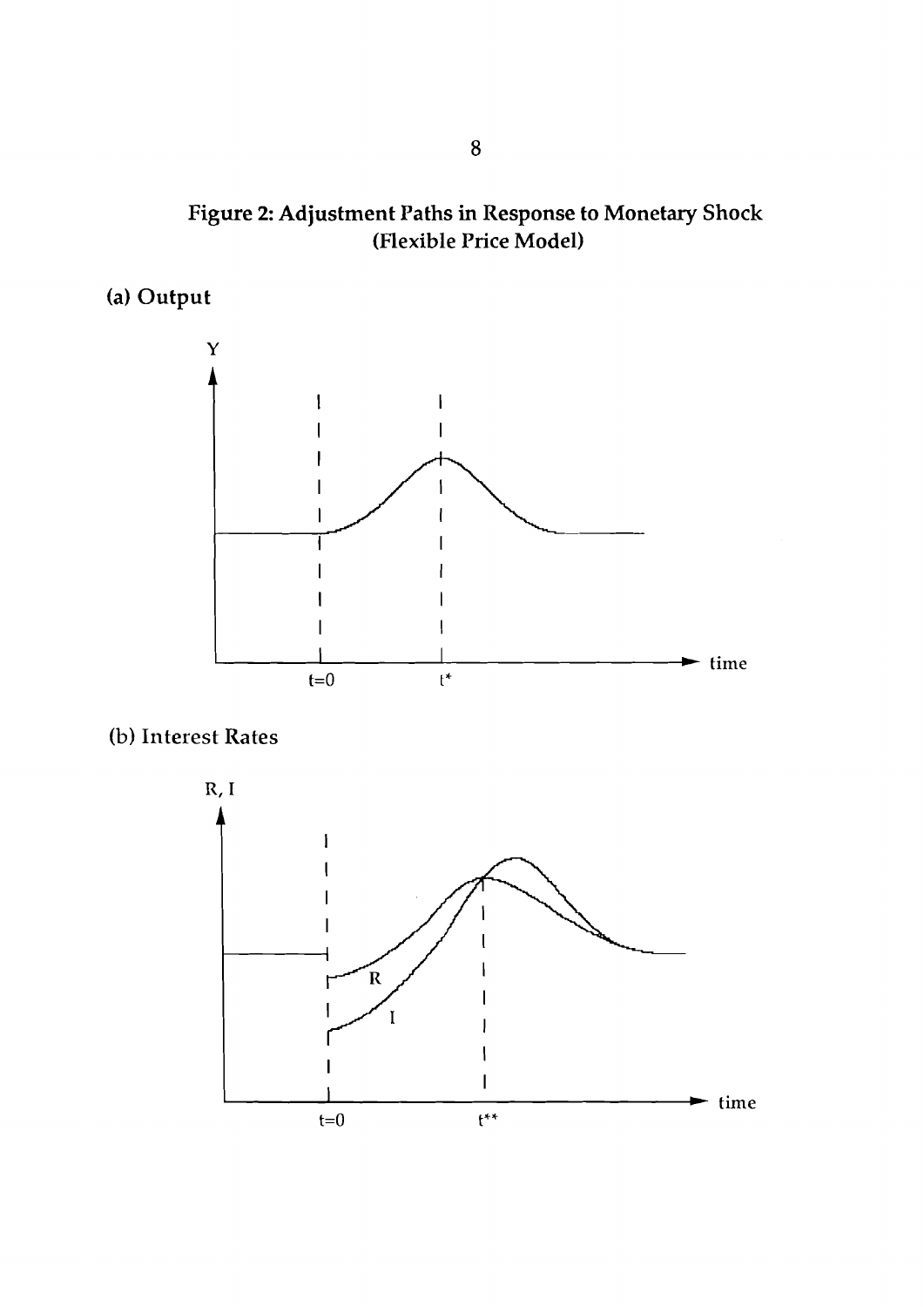should not affect the current short term interest rate as this rate is determined by instantaneous equilibrium in the money market. In contrast, the long bond is a forward looking asset whose price cannot jump when inflation actually moves to its new higher *expected* level. Thus, the price of the long bond must fall at the time that agents first expect higher inflation in the future. Following this fall, the yield on the long bond is higher than that on the short bond. The arbitrage condition requires that the price of the long bond must be expected to fall during the period preceding the future increase in inflation. As a result, higher expected future inflation must cause an initial jump in the interest rate on the long bond followed by further increases. With the short rate fixed, at least for the interim period, the yield curve steepens. With the assumption of some stickiness in prices, this upward slope will once again predict increases in output in the medium term. The issue of to what extent nominal interest rates reflect inflationary expectations is taken up in more detail in Section 4.

The above discussion attributes the ability of the slope of the yield curve to predict real activity to monetary policy. While real business cycle theory would generally eschew such an interpretation, it has difficulty explaining the forecasting success of the yield curve. Notwithstanding this difficulty, it is possible, by moving outside the strict real business cycle framework, to explain the forecasting ability with real shocks. In the above model the long term real interest rate and its time path are tied down by an arbitrage condition. Suppose instead that the long real interest rate is tied down by the marginal productivity of capital and that the short interest rate is determined in the money market. A permanent increase in the marginal productivity of capital would increase the long bond rate. Assuming that output increases only slowly in response to the productivity improvement, the demand for money increases only slowly. This gradually forces up the short term interest rate. In this world the initial increase in the yield spread correctly predicts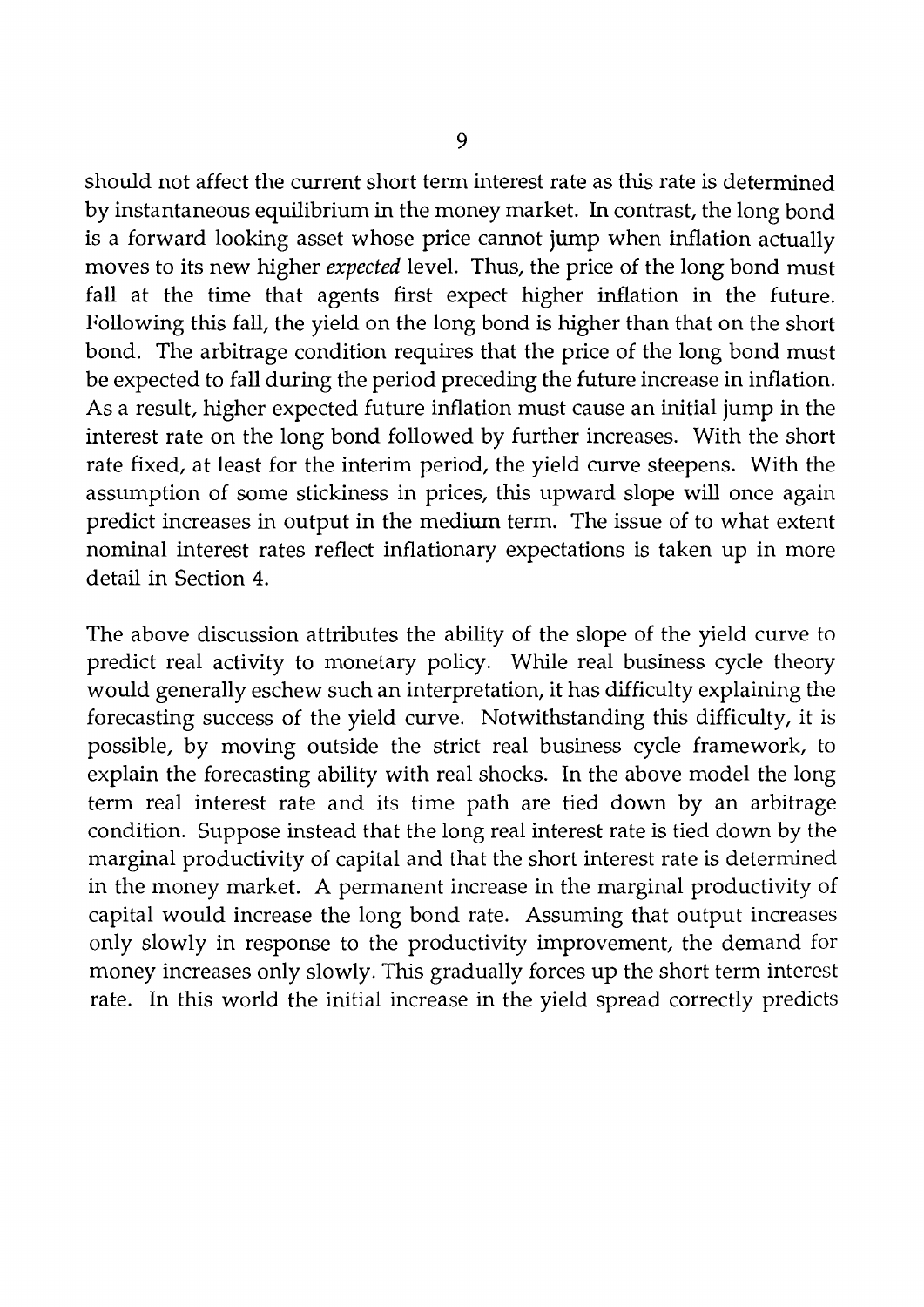future increases in output. The predictive power of the yield curve is thus not necessarily inconsistent with a real side explanation<sup>2</sup>.

This real side explanation suggests that a positively sloped yield curve predicts higher output at all future horizons. This is in contrast to the monetary model with flexible prices (in the long run) which suggests that the slope of the yield curve should have little predictive ability for changes in output between today and some distant point in time. The empirical evidence presented below and in Estrella and Hardouvelis (1991) suggests that the yield curve has no predictive power for cumulative output changes over horizons longer than three years. This supports the hypothesis that the predictive ability of the yield curves works primarily through the monetary channel.

# 3. THE MELD CURVE AND REAL ACTIVITY.

### 3.1 Estimation Procedure and Data.

To examine the ability of the slope of the yield curve to predict real activity, both monthly and quarterly data on a number of real activity variables are used. The quarterly data are taken from the Australian National Accounts and include data on GDP, aggregate consumption and aggregate investment. All data are in constant dollars and have been seasonally adjusted. Monthly indicators of real activity include the number of car registrations, the number of dwelling approvals and the Melbourne Institute Index of Industrial Production. This monthly data, as well as all interest rate data, are taken from the Reserve Bank of Australia Bulletin. The sample period runs from September 1972 to June 1991. Further details of the data are available in Appendix 1.

<sup>&</sup>lt;sup>2</sup> The real business cycle models, in the tradition of Kydland and Prescott (1988), have only a single interest rate. This rate is determined by the current and expected future marginal productivity of capital. The model is capable of generating predictions concerning the correlation between interest rates and output changes but does not address the question of the slope of the yield curve.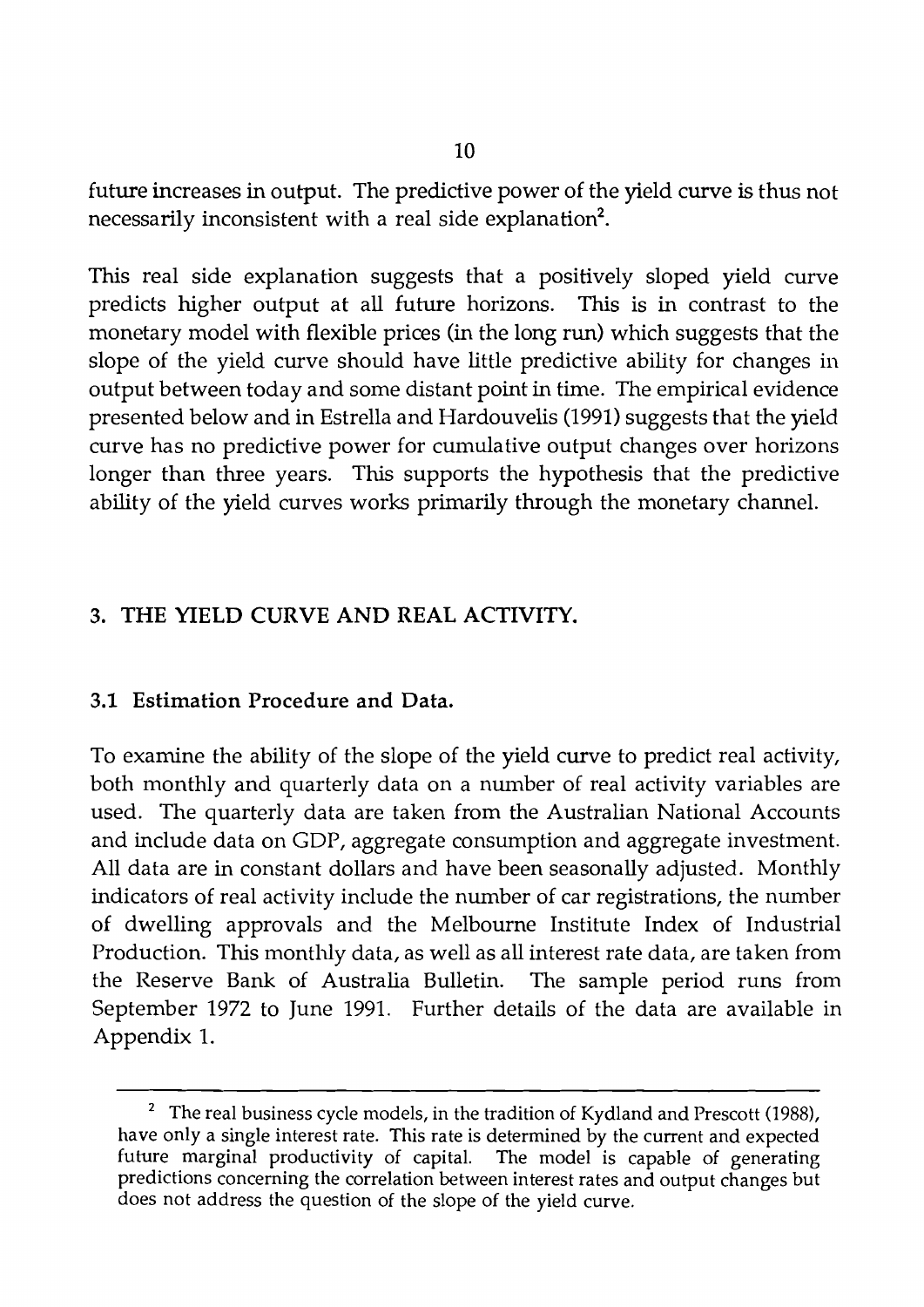The approach of Estrella and Hardouvelis *(1991)* forms the basis of the forecasting tests. Their technique involves regressing future changes in real activity on the current slope of the yield curve. Specifically, the following equation is estimated for various forecast horizons:

ation is estimated for various forecast horizons:  
\n
$$
\left[\left(\frac{Y_{t+j}}{Y_t}\right)^{\frac{12}{f}} - 1\right] * 100 = \alpha + \beta(10 \text{ year bond} - 180 \text{ day bank bill})_t + \varepsilon_t
$$
\n(11)

where  $Y$ , is the value of the forecast variable at time t and  $j$  is the forecast horizon in terms of the number of months. The spread between the *10* year Treasury bond rate and the *180* day bank bill rate is used as the measure of the slope of the yield curve<sup>3</sup>. Various other spreads were also examined for their information content and selected results for GDP are reported in Appendix 3.

In all but the one period forecasting regressions, the sampling interval is longer than the forecast horizon. The overlapping observations induce a moving average process of order  $j-1$  into the residuals making the estimated standard errors inconsistent. To make the standard errors robust with respect to both this induced serial correlation and to any remaining serial correlation the Newey-West *(1988)* estimator of the covariance matrix is used with the number of lags equal to *j+2.* This covariance estimator also makes the standard errors robust to conditional heteroskedasticity. The actual coefficient estimates are calculated by Ordinary Least Squares.

 $3$  It is assumed that the growth rates and the yield spreads are stationary. While unit root tests are of limited value when the sample period is as short as that used in this paper, these tests do support the stationarity assumption.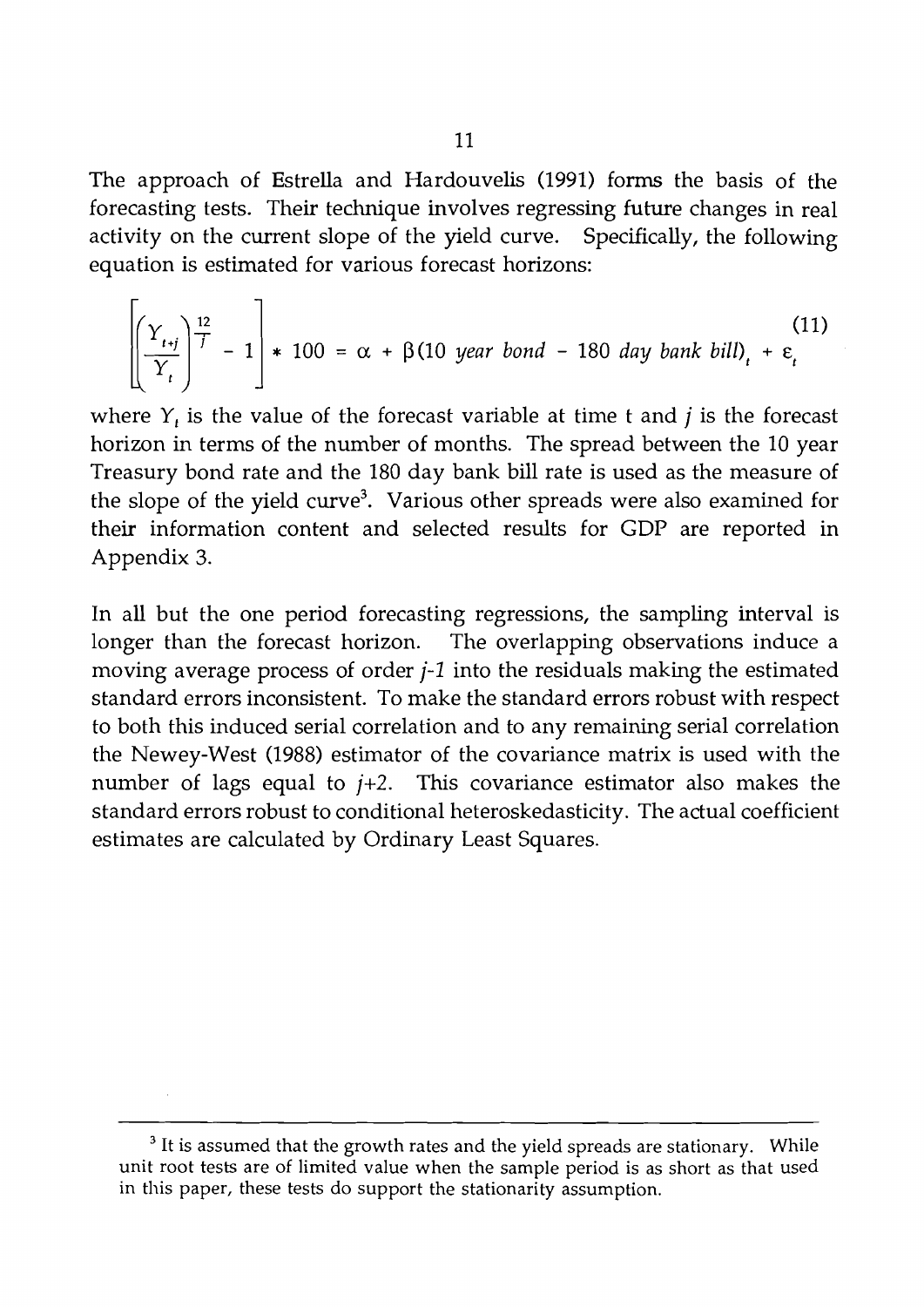### **3.2 Results.**

In July 1982 the authorities moved from a tap to a tender system for issuing government bonds4. Under the tap system the interest rate was set by the authorities who then supplied the government bonds demanded at that rate. Under the tender system, the government determined the supply and the interest rate was determined in the market. While both systems can theoretically generate the same outcome, interest rates under the tender system have tended to reflect market conditions and expectations more accurately than was the case under the tap system. Graph 1 shows the yield spread between the 10 year Treasury bond rate and the 180 day bill rate over the period of study. It shows that the period prior to the scrapping of the tap system was characterised by a much more stable spread than the more recent period. The one obvious exception is in 1974 when extremely tight credit conditions caused the absolute value of the spread to increase to over ten percent for a short period of time. It might well be expected that the movement from rates being set by the authorities to being set directly in the market would alter the relationship between the yield curve and future output changes.

Given the change in operating procedures, the sample period is split into two periods. The first running from September 1972 to June 1982 and the second from September 1982 to June 1991. Tables 1 and 2 report the estimation results of equation (11) for the two periods using the quarterly National Accounts data.

The estimates for the latter period support the hypothesis that a positive slope of the yield curve implies faster growth in economic activity over the next one to two years. While the yield curve predicts changes in both consumption and investment, its predictive ability is higher for investment. The estimates suggest that a flat yield curve predicts growth in GDP over the next year of 4.2 percent. For every one percentage point steepening of the yield curve, the expected growth rate over the next twelve months increases by about 0.5 of a percentage point. The effect on investment is much more pronounced with - --

**<sup>4</sup>** The tender system for Treasury notes was introduced in December 1979.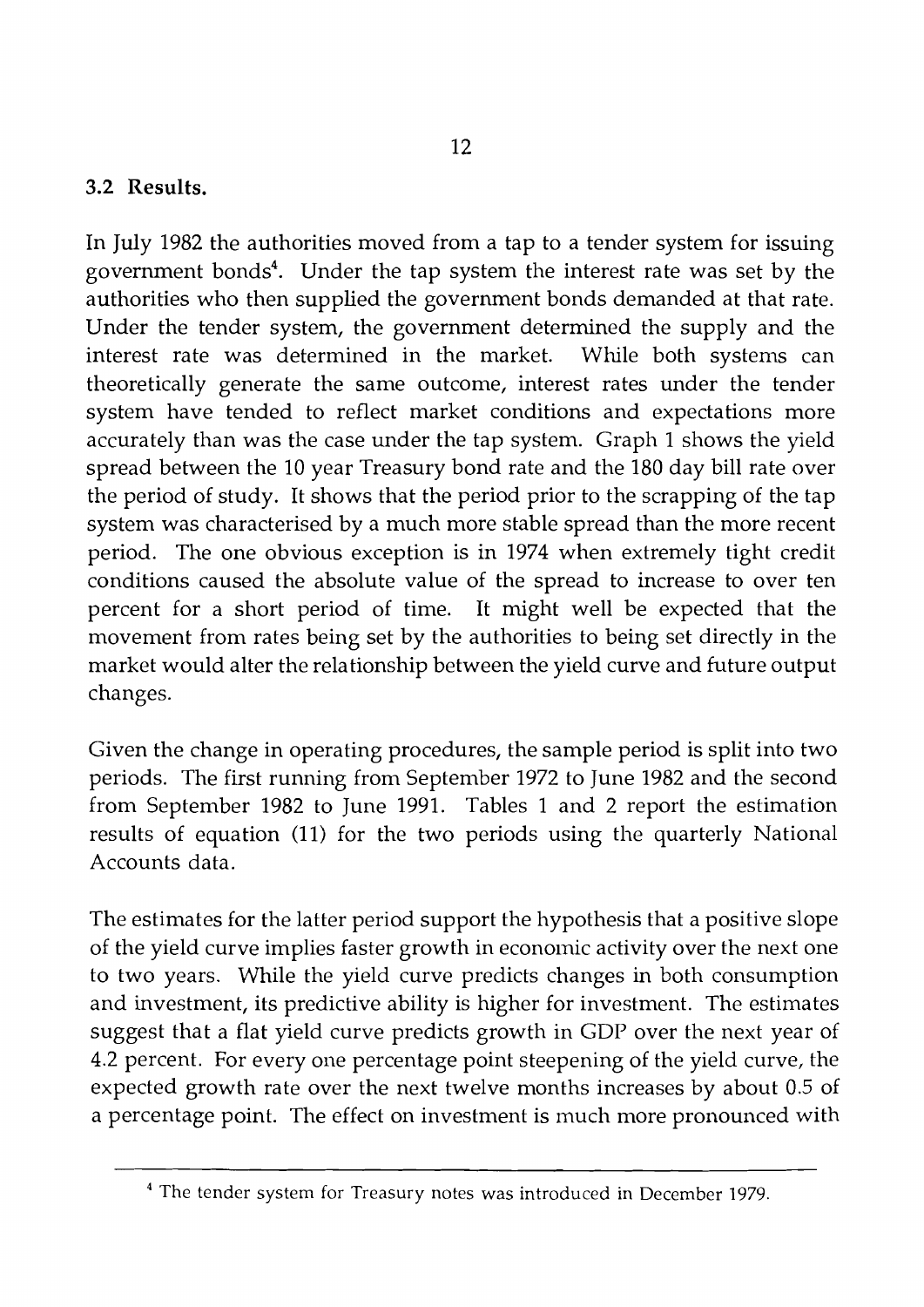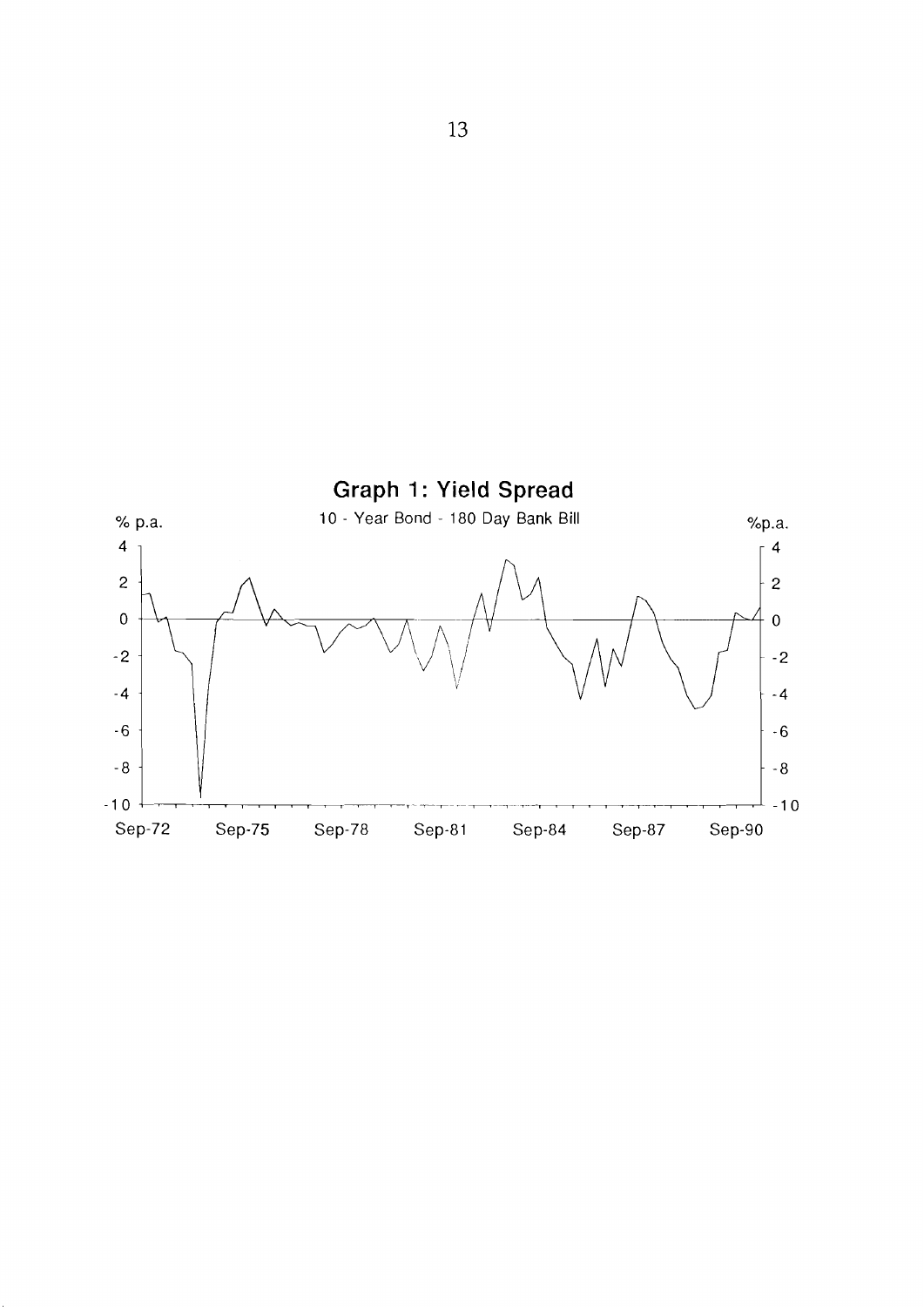# **TABLE 1: THE YIELD CURVE AND FUTURE CHANGES IN REAL ACTIVITY (1972:3-1982:2)**

|                |                |                           |                                                                                                                       |                | 14                           |                  |                |                                                              |                  |             |
|----------------|----------------|---------------------------|-----------------------------------------------------------------------------------------------------------------------|----------------|------------------------------|------------------|----------------|--------------------------------------------------------------|------------------|-------------|
|                |                |                           |                                                                                                                       |                | $(1972:3-1982:2)$            |                  |                | TABLE 1: THE YIELD CURVE AND FUTURE CHANGES IN REAL ACTIVITY |                  |             |
|                |                |                           | $\frac{12}{l}$<br>$\left[\left(\frac{r_{ij}}{Y_i}\right)' - 1\right] * 100 = \alpha + \beta SPREAD_i + \varepsilon_i$ |                |                              |                  |                |                                                              |                  |             |
|                |                | GDP                       |                                                                                                                       |                | <b>CONSUMPTION</b>           |                  |                | <b>INVESTMENT</b>                                            |                  |             |
| j              | $\alpha$       | $\beta$                   | $\overline{R^2}$                                                                                                      | $\alpha$       | β                            | $\overline{R}^2$ | $\alpha$       | $\beta$                                                      | $\overline{R}^2$ | <b>Nobs</b> |
| $\mathfrak{Z}$ | 3.23<br>(0.71) | 0.49<br>(0.31)            | 0.01                                                                                                                  | 3.73           | 0.17                         | $-0.02$          | 4.76           | 1.83                                                         | 0.03             |             |
|                |                |                           |                                                                                                                       | (0.68)         | (0.25)                       |                  | (1.97)         | (0.72)                                                       |                  | 40          |
| 6              | 2.87<br>(0.57) | 0.34<br>(0.27)            | 0.02                                                                                                                  | 3.66<br>(0.56) | 0.18<br>(0.16)               | $-0.01$          | 4.36<br>(1.66) | 2.11<br>(0.61)                                               | 0.13             | 40          |
| 9              | 2.72<br>(0.46) | 0.34<br>(0.24)            | 0.05                                                                                                                  | 3.52<br>(0.46) | 0.08<br>(0.18)               | $-0.02$          | 3.38<br>(1.60) | 1.59<br>(0.51)                                               | 0.09             | 40          |
| 12             | 2.58<br>(0.44) | 0.26<br>(0.24)            | 0.03                                                                                                                  | 3.34<br>(0.41) | $-0.02$<br>(0.16)            | $-0.03$          | 2.73<br>(1.56) | 1.23<br>(0.48)                                               | 0.05             | 40          |
| 15             | 2.60<br>(0.35) | 0.30<br>(0.16)            | 0.08                                                                                                                  | 3.30<br>(0.35) | 0.00<br>(0.14)               | $-0.03$          | 2.46<br>(1.48) | 1.05<br>(0.48)                                               | 0.05             | 40          |
| 18             | 2.51<br>(0.32) | 0.21<br>(0.09)            | 0.04                                                                                                                  | 3.29<br>(0.33) | 0.04<br>(0.11)               | $-0.02$          | 2.02<br>(1.47) | 0.76<br>(0.37)                                               | 0.03             | 40          |
| 21             | 2.43<br>(0.28) | $0.07\,$<br>(0.09)        | $-0.01$                                                                                                               | 3.20<br>(0.29) | $-0.01$<br>(0.10)            | $-0.03$          | 1.70<br>(1.44) | 0.42<br>(0.39)                                               | $-0.01$          | 40          |
| 24             | 2.45           | 0.03<br>$(0.26)$ $(0.10)$ | $-0.02$                                                                                                               | 3.17           | $-0.03$<br>$(0.28)$ $(0.09)$ | $-0.02$          | 1.64           | 0.25<br>$(1.37)$ $(0.36)$                                    | $-0.02$          | 40          |

#### NOTES.

1. The forecast horizon (j) is in terms of months.

2. Standard errors that are robust to serial correlation and conditional heteroskedasticity are reported in parentheses () below the coefficient estimates. **3.** SPREAD is the spread between the yield on the 10 year Treasury bond and the 180 day bank bill.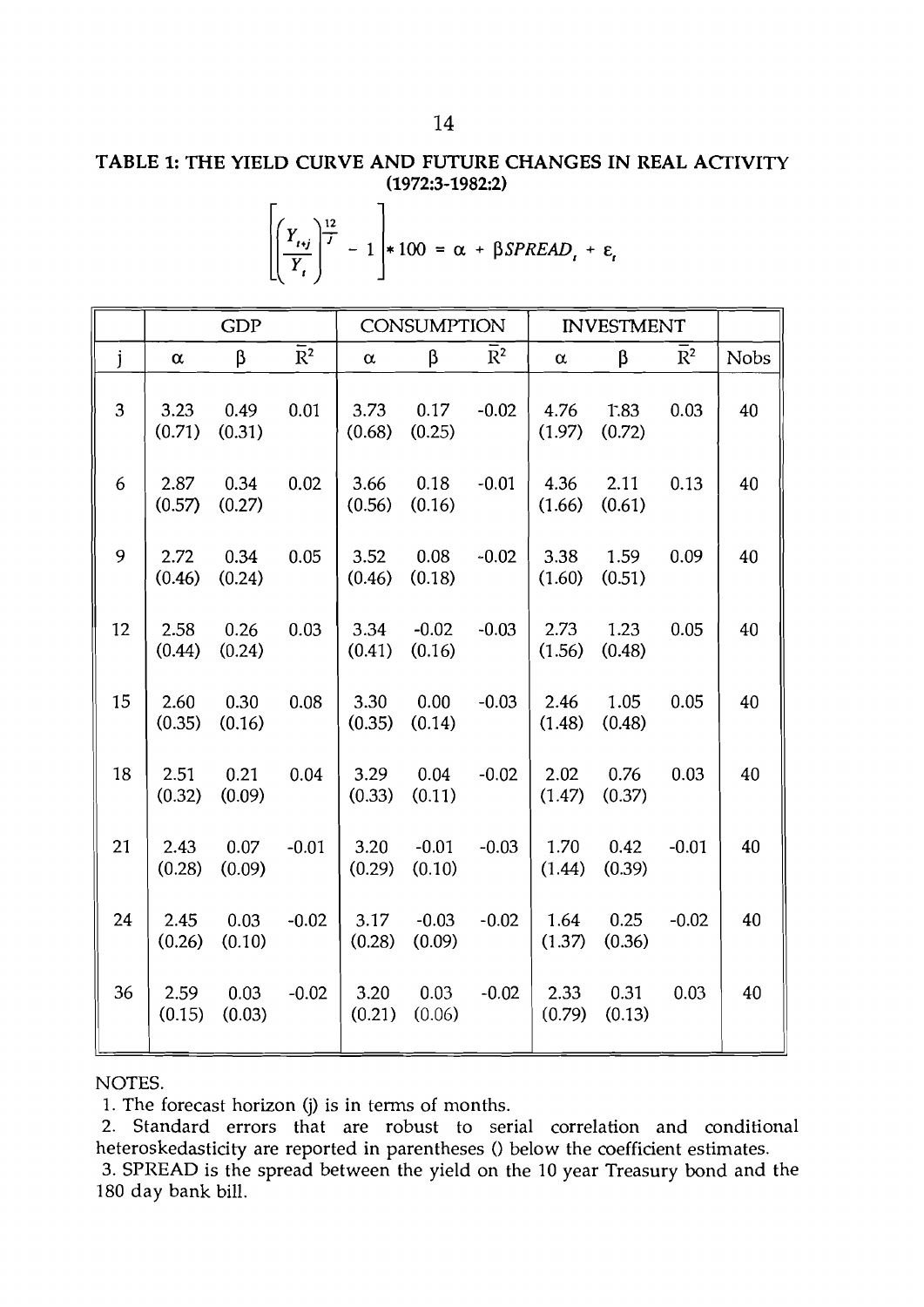### **TABLE 2: THE YIELD CURVE AND FUTURE CHANGES IN REAL ACTIVITY (1982:3-1991:Z)**

|    |                | <b>GDP</b>     |                  |                | <b>CONSUMPTION</b>    |                           |                | <b>INVESTMENT</b>   |                |             |
|----|----------------|----------------|------------------|----------------|-----------------------|---------------------------|----------------|---------------------|----------------|-------------|
| j  | $\alpha$       | β              | $\overline{R}^2$ | α              | β                     | $\overline{\mathrm{R}}^2$ | $\alpha$       | β                   | $\mathbb{R}^2$ | <b>Nobs</b> |
| 3  | 3.47<br>(1.09) | 0.26<br>(0.38) | $-0.02$          | 3.27<br>(0.44) | 0.20<br>(0.23)        | $-0.02$                   | 4.77<br>(3.74) | 1.51<br>(1.14)      | 0.01           | 35          |
| 6  | 3.68<br>(0.88) | 0.31<br>(0.28) | 0.01             | 3.16<br>(0.41) | 0.09<br>(0.15)        | $-0.02$                   | 5.44<br>(3.38) | 2.09<br>(0.81)      | 0.09           | 34          |
| 9  | 3.94<br>(0.67) | 0.44<br>(0.21) | 0.08             | (0.39)         | $3.14$ 0.12<br>(0.15) | $-0.01$                   | (2.71)         | 6.38 2.40<br>(0.51) | 0.20           | 33          |
| 12 | 4.20<br>(0.42) | 0.54<br>(0.16) | 0.21             | 3.33<br>(0.26) | 0.21<br>(0.13)        | 0.08                      | 7.20<br>(2.13) | 2.63<br>(0.54)      | 0.35           | 32          |
| 15 | 4.28<br>(0.29) | 0.55<br>(0.14) | 0.34             | (0.18)         | 3.43 0.28<br>(0.10)   | 0.25                      | 7.38<br>(1.98) | 2.63<br>(0.60)      | 0.43           | 31          |
| 18 | 4.34<br>(0.23) | 0.56<br>(0.15) | 0.51             | 3.48<br>(0.16) | 0.29<br>(0.06)        | 0.37                      | 7.46<br>(1.86) | 2.49<br>(0.71)      | 0.48           | 30          |
| 21 | 4.21<br>(0.22) | 0.49<br>(0.16) | 0.46             | 3.46<br>(0.16) | 0.30<br>(0.04)        | 0.46                      | 6.97<br>(1.60) | 2.06<br>(0.80)      | 0.36           | 29          |
| 24 | 4.09<br>(0.23) | 0.41<br>(0.16) | 0.36             | (0.15)         | 3.41 0.26<br>(0.04)   | 0.40                      | 6.46<br>(1.30) | 1.52<br>(0.82)      | 0.21           | 28          |
| 36 | 3.78<br>(0.34) | 0.05<br>(0.09) | $-0.03$          | 3.18<br>(0.08) | 0.08<br>(0.04)        | 0.05                      | 5.42<br>(0.71) | $-0.42$<br>(0.30)   | 0.02           | 24          |

$$
\left(\frac{Y_{i+j}}{Y_i}\right)^{\frac{12}{j}} - 1 \bigg] * 100 = \alpha + \beta SPREAD_i + \dots
$$

 $\epsilon_{\iota}$ 

NOTES.

See Table 1.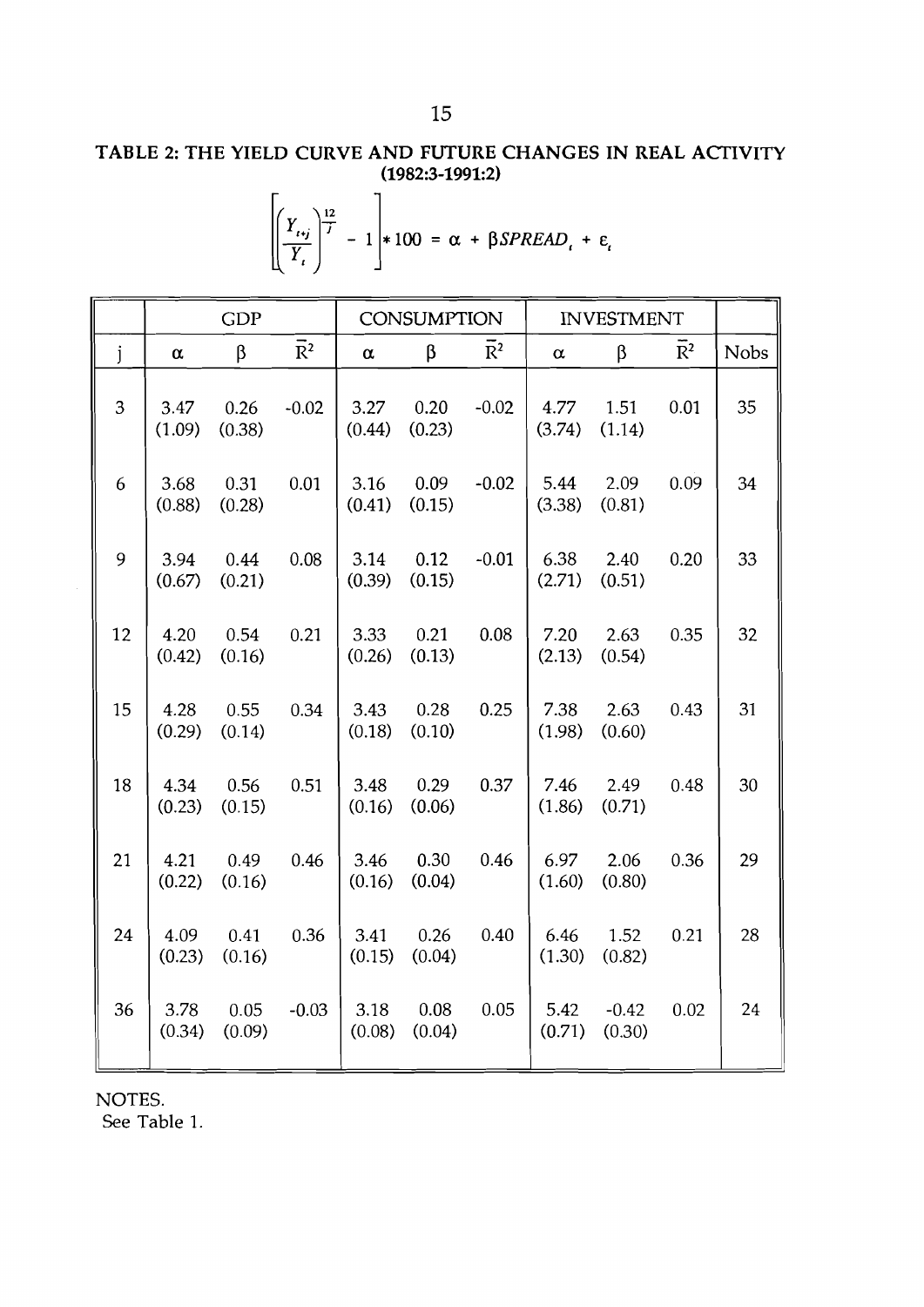a one percentage point steepening of the yield curve increasing investment growth over the next year by 2.6 percentage points.

Consistent with the theory presented above, the predictive power of the yield curve disappears in the long run. The yield spread has no predictive power for GDP, consumption or investment growth at a forecasting horizon of 12 quarters. It also has little predictive power in forecasting economic activity in the initial 6 months. The yield curve does best in forecasting economic activity in the 12 to 18 months horizons.

An examination of Table 1 shows that over the period from September 1972 to June 1982 the yield curve had little predictive ability concerning the future path of economic activity. What little information content there was, once again was more useful for predicting investment than consumption. In fact the yield curve provided absolutely no information concerning the future path of consumption; the highest  $\overline{R}^2$  for any of the consumption forecasting equations is -0.01. The comparable figure for the latter period is 0.46.

As mentioned above, the improved ability of the yield curve to predict economic activity can be attributed to changes in the operation and regulation of financial markets. Under the tap arrangements, the fixed rates were, in part, a reflection of market pressures. However, the relative constancy of the yield spread over the 1970's suggests that this reflection was less than complete. The increased ability of the yield curve to reflect monetary policy actions and expectations has played an important role in increasing the information content of the yield curve.

More general financial liberalisation has also played a role. The reforms which took place in the financial system in the early 1980's have made access to finance for both firms and households considerably easier. This has increased the potential for intertemporal substitution in both consumption and investment. One outcome of this liberalisation is that activity may now be more sensitive to interest rate changes. When interest rates are high, consumers delay consumption and conversely, when rates are low, consumers increase consumption. If the slope of the yield curve predominantly reflects current monetary policy, an upward sloping yield curve reflects relatively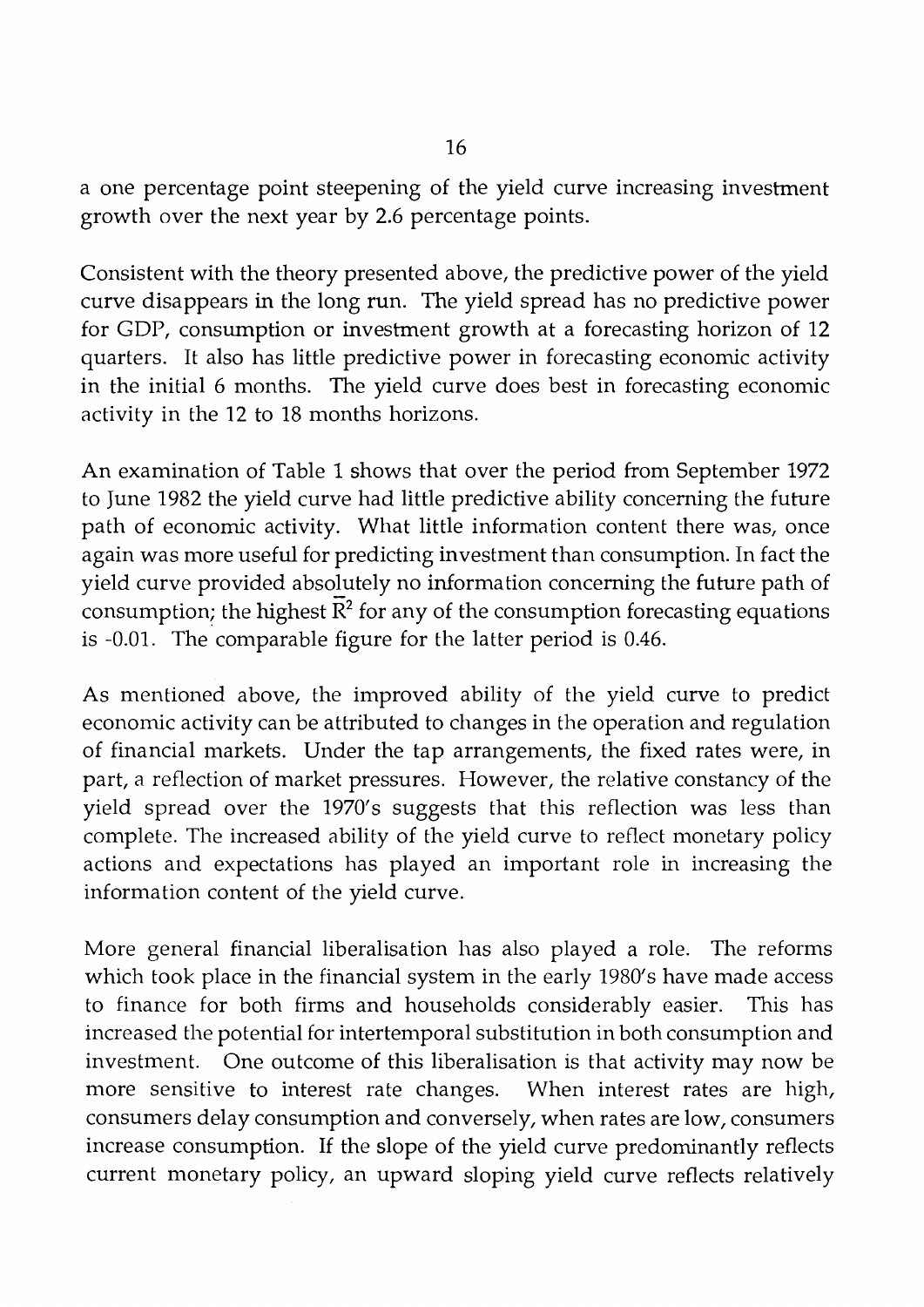loose current or expected policy. Relatively low interest rates in turn induce consumers to substitute consumption and investment across time periods.

While the above results suggest that the slope of the yield curve is useful in predicting changes in real economic activity, it is also of interest to know whether or not it provides additional information over and above that provided by other indicators. The index of leading indicators should be a good summary statistic of information available to forecasters about the future course of the economy. Accordingly, the percentage change in the index over the previous quarter is included in the estimated forecasting equation. Given the previous results, only data for the period in which interest rates have been directly market determined have been used. The results are reported in Table **3.** 

As expected, the index of leading indicators is most useful in predicting economic activity in the very short run. In the GDP forecasting equation the index has a statistically significant coefficient for only the first three quarters, while in the investment equation it is only significant in the first quarter. In contrast to the index of leading indicators, the yield spread has little information content in the first few quarters but by four quarters shows considerable forecasting ability. The time profile of the forecasting ability of the yield curve is similar to that reported in Table 1.

We now turn to an examination of the monthly data. Table 4 presents the estimation results for forecasting equations of various horizons for the index of industrial production, dwelling approvals, and car registration. As in the above regressions, the dependent variable is the annualised percentage change in the relevant variable. Once again the slope of the yield curve is useful in forecasting the real variables although the results differ across the three variables. As was the case for GDP, the yield spread's ability to predict future changes in the production index increases through time out to about 18 months and then gradually declines. The yield curve is, however, less useful in predicting the changes in the production index than it is in predicting GDP changes. The results for car registrations exhibit a similar time profile to that of GDP and production although the usefulness of the yield curve in predicting changes in registrations is considerably less than is the case for the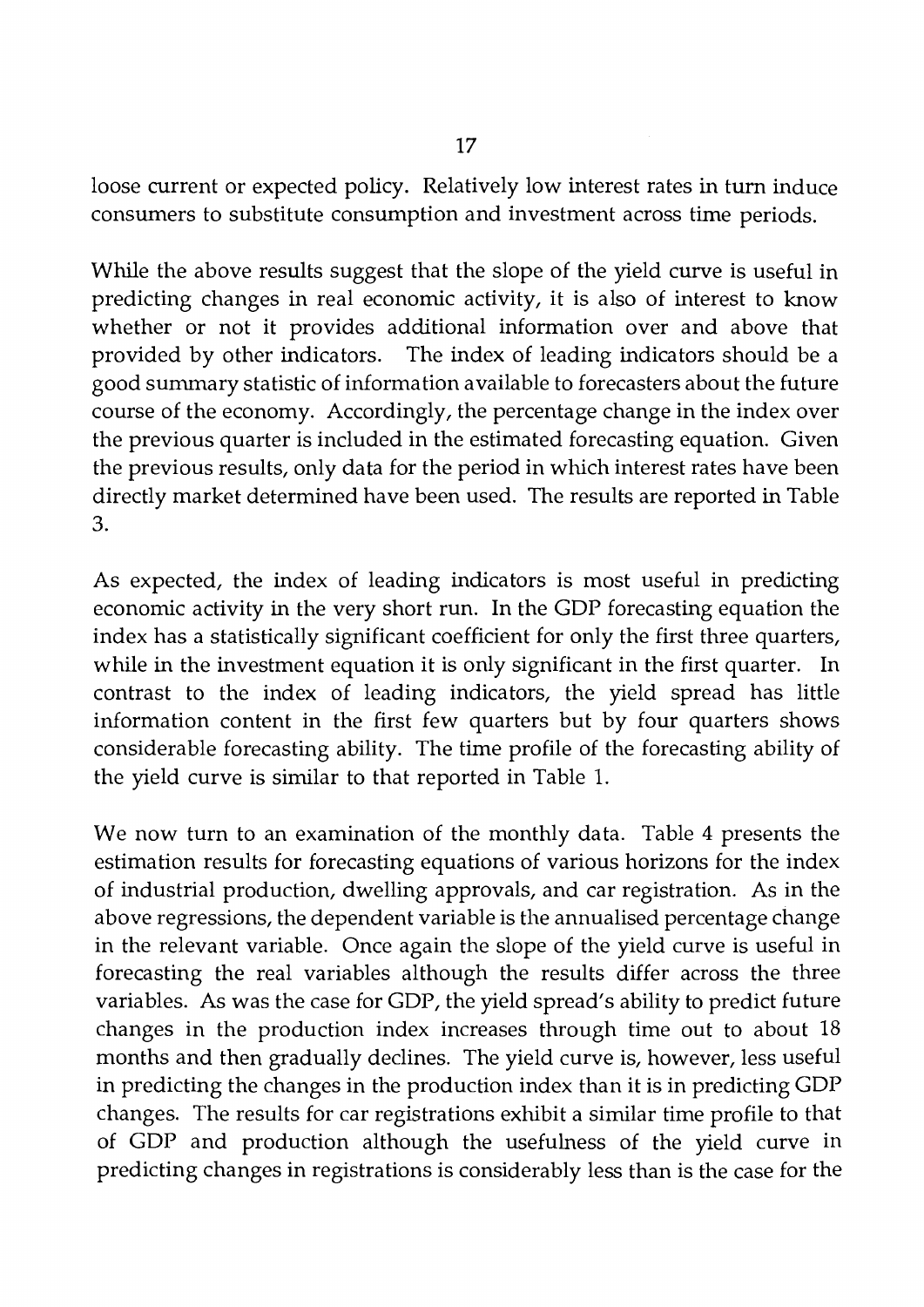### **TABLE 3: THE MELD CURVE AND FUTURE CHANGES IN REAL ACTIVITY (1982:3-1991:2)**

 $\overline{1}$ 

|  |  |  |  | $\left(\frac{Y_{i,j}}{Y_i}\right)^{\frac{12}{f}} - 1$ + 100 = $\alpha$ + $\beta_1$ LEAD <sub>i</sub> + $\beta_2$ SPREAD <sub>i</sub> + $\varepsilon_i$ |  |
|--|--|--|--|--------------------------------------------------------------------------------------------------------------------------------------------------------|--|
|--|--|--|--|--------------------------------------------------------------------------------------------------------------------------------------------------------|--|

|                |  | GDP                                           |                                                                                                                                                     |                                               |  | CONSUMPTION NIVESTMENT |  |                                                                                         |  |
|----------------|--|-----------------------------------------------|-----------------------------------------------------------------------------------------------------------------------------------------------------|-----------------------------------------------|--|------------------------|--|-----------------------------------------------------------------------------------------|--|
| j              |  | $\alpha$ $\beta_1$ $\beta_2$ $\overline{R}^2$ |                                                                                                                                                     | $\alpha$ $\beta_1$ $\beta_2$ $\overline{R}^2$ |  |                        |  | $\alpha$ $\beta_1$ $\beta_2$ $\bar{R}^2$                                                |  |
| 3 <sup>1</sup> |  |                                               | 2.64 0.23 0.11 0.10 3.18 0.02 0.19 -0.04 2.39 0.65 1.09 0.08<br>$(1.08)$ $(0.07)$ $(0.43)$ $(0.45)$ $(0.06)$ $(0.24)$                               |                                               |  |                        |  | $(3.80)$ $(0.21)$ $(1.12)$                                                              |  |
| 6              |  |                                               | $(1.03)$ $(0.07)$ $(0.35)$ $(0.39)$ $(0.04)$ $(0.16)$                                                                                               |                                               |  |                        |  | $(3.53)$ $(0.27)$ $(0.89)$                                                              |  |
| 9              |  |                                               | $(0.80)$ $(0.07)$ $(0.26)$ $(0.42)$ $(0.03)$ $(0.16)$                                                                                               |                                               |  |                        |  | $(2.86)$ $(0.28)$ $(0.61)$                                                              |  |
|                |  |                                               | 12 3.73 0.10 0.45 0.30 3.08 0.06 0.17 0.15 6.22 0.22 2.45 0.36<br>$(0.55)$ $(0.06)$ $(0.17)$ $(0.29)$ $(0.02)$ $(0.13)$                             |                                               |  |                        |  | $(2.23)$ $(0.21)$ $(0.51)$                                                              |  |
|                |  |                                               | 15 4.00 0.06 0.51 0.37 3.25 0.04 0.25 0.28 6.25 0.24 2.44 0.46<br>$(0.34)$ $(0.05)$ $(0.12)$ $(0.20)$ $(0.01)$ $(0.10)$                             |                                               |  |                        |  | $(1.90)$ $(0.18)$ $(0.52)$                                                              |  |
|                |  |                                               | 18 4.23 0.02 0.54 0.51 3.45 0.01 0.29 0.35<br>$(0.22)$ $(0.04)$ $(0.13)$ $(0.14)$ $(0.01)$ $(0.06)$                                                 |                                               |  |                        |  | $\begin{bmatrix} 6.59 & 0.18 & 2.36 & 0.49 \end{bmatrix}$<br>$(1.65)$ $(0.15)$ $(0.62)$ |  |
|                |  |                                               | $21$ 4.19 0.00 0.49 0.44 3.47 0.00 0.30 0.44 6.52 0.09 2.02 0.34<br>$(0.23)$ $(0.03)$ $(0.15)$ $(0.14)$ $(0.01)$ $(0.05)$                           |                                               |  |                        |  | $(1.51)$ $(0.13)$ $(0.77)$                                                              |  |
|                |  |                                               | 24   4.04 0.01 0.40 0.34   3.45 -0.01 0.26 0.38   6.28 0.03 1.51 0.18<br>$(0.24)$ $(0.03)$ $(0.16)$ $(0.10)$ $(0.01)$ $(0.04)$                      |                                               |  |                        |  | $(1.28)$ $(0.12)$ $(0.81)$                                                              |  |
| 36             |  |                                               | 3.81 -0.01 0.05 -0.08 3.17 0.00 0.08 0.00 5.92 -0.10 -0.39 0.03<br>$(0.31)$ $(0.01)$ $(0.09)$ $(0.08)$ $(0.01)$ $(0.04)$ $(0.60)$ $(0.03)$ $(0.24)$ |                                               |  |                        |  |                                                                                         |  |

#### NOTES.

1. The forecast horizon (j) is in terms of months.

2. Standard errors that are robust to serial correlation and conditional heteroskedasticity are reported in parentheses () below the coefficient estimates.

**3.** LEAD is the annualized percentage change in the Index of Leading Indicators over the previous quarter and SPREAD is the spread between the yield on the 10 year Treasury bond and the 180 day bank bill.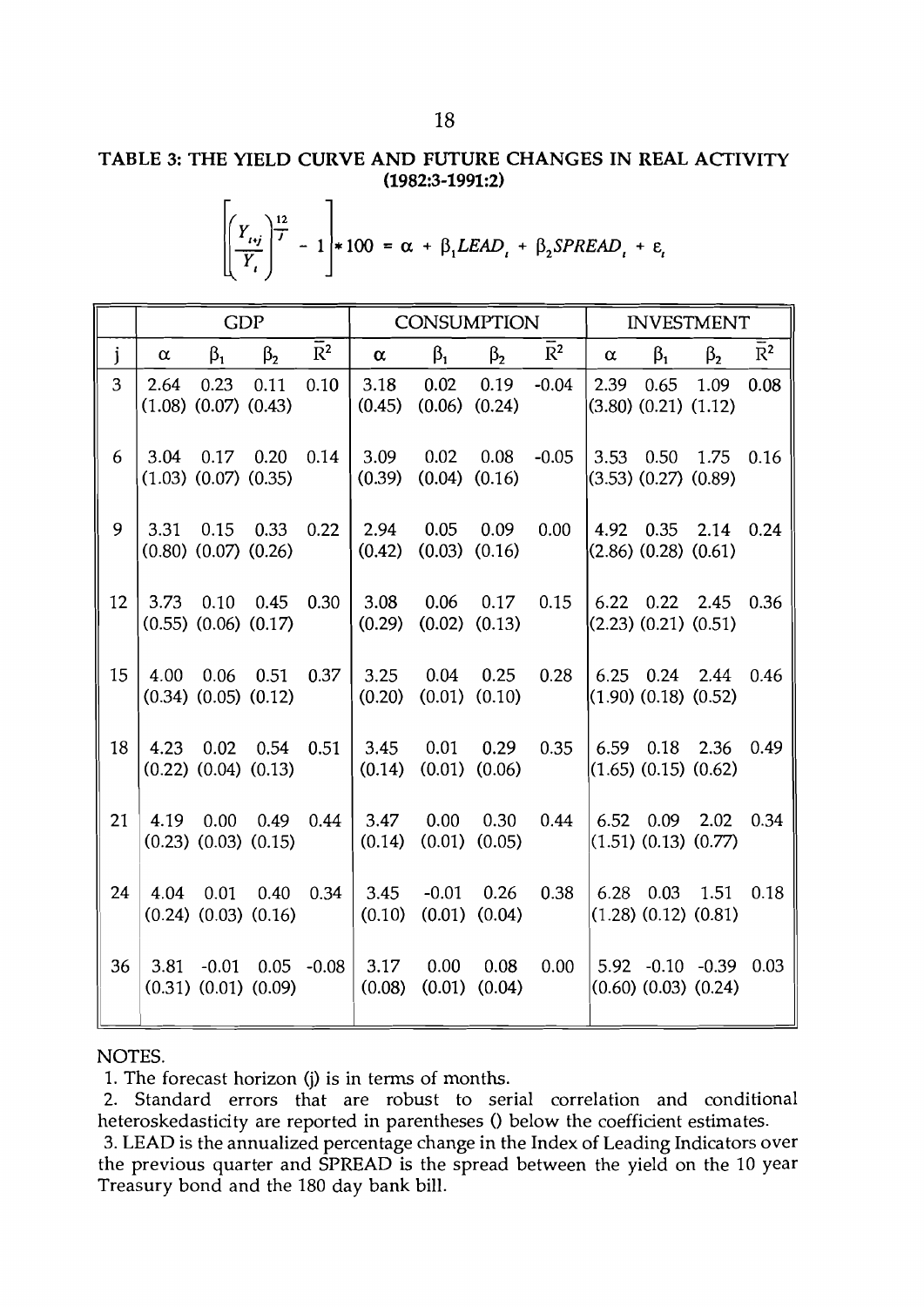### **TABLE 4: THE YIELD CURVE AND FUTURE CHANGES IN REAL ACTIVITY (1982:9-1991:6)**

|              |                | PRODUCTION<br><b>INDEX</b> |                  |                 | <b>DWELLING</b><br><b>APPROVALS</b> |                  | <b>REGISTRATIONS</b> |                |                  |             |
|--------------|----------------|----------------------------|------------------|-----------------|-------------------------------------|------------------|----------------------|----------------|------------------|-------------|
| j            | $\alpha$       | $\beta$                    | $\overline{R}^2$ | $\alpha$        | $\beta$                             | $\overline{R}^2$ | $\alpha$             | β              | $\overline{R}^2$ | <b>Nobs</b> |
| $\mathbf{1}$ | 7.35<br>(2.08) | $-1.22$<br>(1.39)          | $-0.01$          | 36.17<br>(7.48) | 11.66<br>(2.67)                     | 0.06             | 54.26<br>(18.95)     | 3.15<br>(3.94) | $-0.01$          | 105         |
| 3            | 3.51<br>(1.12) | 0.59<br>(0.50)             | 0.00             | 15.88<br>(5.21) | 8.50<br>(1.74)                      | 0.25             | 6.63 1.88<br>(4.40)  | (1.79)         | 0.00             | 103         |
| 6            | 3.71<br>(0.82) | 0.79<br>(0.35)             | 0.06             | 12.31<br>(5.84) | 7.34<br>(1.68)                      | 0.33             | 3.82<br>(3.95)       | 2.73<br>(1.78) | 0.06             | 100         |
| 9            | 3.77<br>(0.65) | 0.90<br>(0.26)             | 0.15             | 10.54<br>(6.51) | 6.37<br>(1.78)                      | 0.29             | 3.71<br>(3.64)       | 2.84<br>(1.59) | 0.11             | 97          |
| 12           | 3.89<br>(0.57) | 0.93<br>(0.19)             | 0.27             | 8.67<br>(6.73)  | 5.12<br>(1.63)                      | 0.22             | 4.35<br>(3.52)       | 3.11<br>(1.28) | 0.16             | 94          |
| 18           | 3.67<br>(0.58) | 0.74<br>(0.11)             | 0.34             | 4.10<br>(6.07)  | 2.22<br>(1.54)                      | 0.05             | 3.98<br>(4.28)       | 2.77<br>(0.61) | 0.20             | 88          |
| 24           | 3.31<br>(0.54) | 0.52<br>(0.12)             | 0.19             | 0.83<br>(4.31)  | $-0.02$<br>(1.98)                   | $-0.01$          | 2.13<br>(4.37)       | 1.63<br>(0.50) | 0.07             | 82          |

$$
\left(\frac{Y_{i+j}}{Y_i}\right)^{\frac{12}{f}} - 1 \left| *100 = \alpha + \beta \text{SPREAD}_i + \varepsilon_i \right|
$$

#### NOTES.

1. The forecast horizon (j) is in terms of months.

2. Standard errors that are robust to serial correlation and conditional heteroskedasticity are reported in parentheses () below the coefficient estimates. **3.** SPREAD is the spread between the yield on the 10 year Treasury bond and the 180 day bank bill.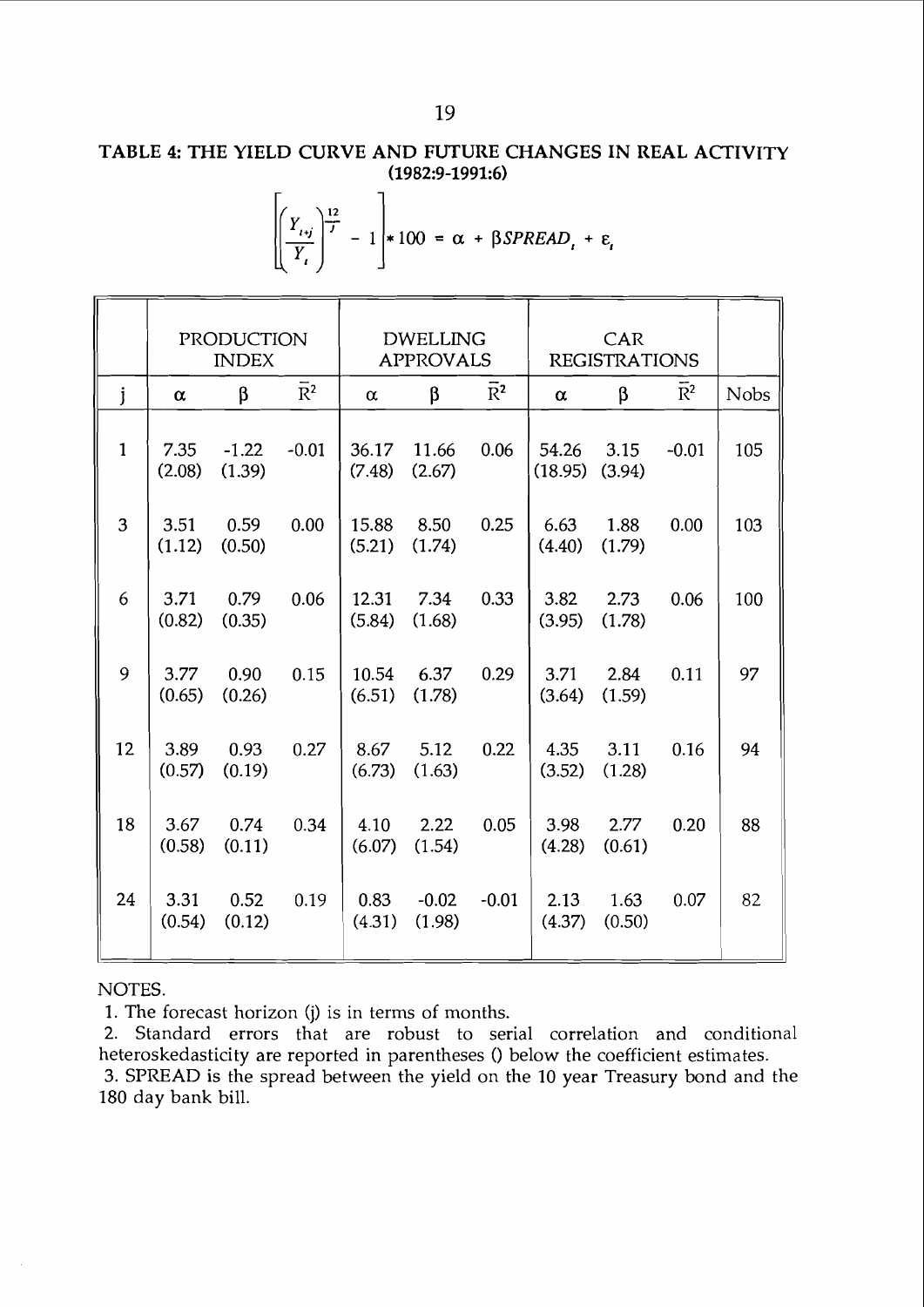other variables. In contrast to the other measures of activity changes in housing approvals over the one month horizon are predicted by the yield curve. The yield curve remains useful in predicting future cumulative changes in housing approvals for about **18** months and is most useful at the 6 month horizon.

### 4. THE YIELD CURVE AND CHANGES IN INFLATION.

### 4.1 The Mishkin Methodology.

The literature on the ability of the yield curve to predict changes in inflation typically begins with the standard Fisher equation:

$$
E_t \pi_t^m = i_t^m - r_t^m \tag{12}
$$

where  $E_t$  denotes the expectation at time t,  $\pi_t^m$  the inflation rate between time t and  $m$ ,  $i^m$ , the nominal *m* period interest rate and  $r^m$ , the real *m* period interest rate.

The observed rate of inflation  $(\pi_{\mathfrak{r}}^m)$  equals the expected rate plus a forecast error:

$$
\pi_i^m = E_i \pi_i^m + \varepsilon_i^m \tag{13}
$$

Substituting **(13)** into **(12)** yields:

$$
\pi_t^m = i_t^m - r_t^m + \varepsilon_t^m \tag{14}
$$

To obtain a relationship between the slope of the yield curve and the change in the inflation rate the n period inflation rate is subtracted from **(14)** yielding:

$$
\pi_t^m - \pi_t^n = (i_t^m - i_t^n) + (r_t^m - r_t^n) + (\varepsilon_t^m - \varepsilon_t^n)
$$
 (15)

Mishkin **(1990)** assumes that the slope of the real yield curve is constant through time so that  $r_t^m - r_t^n$  is a constant. Given the additional assumption of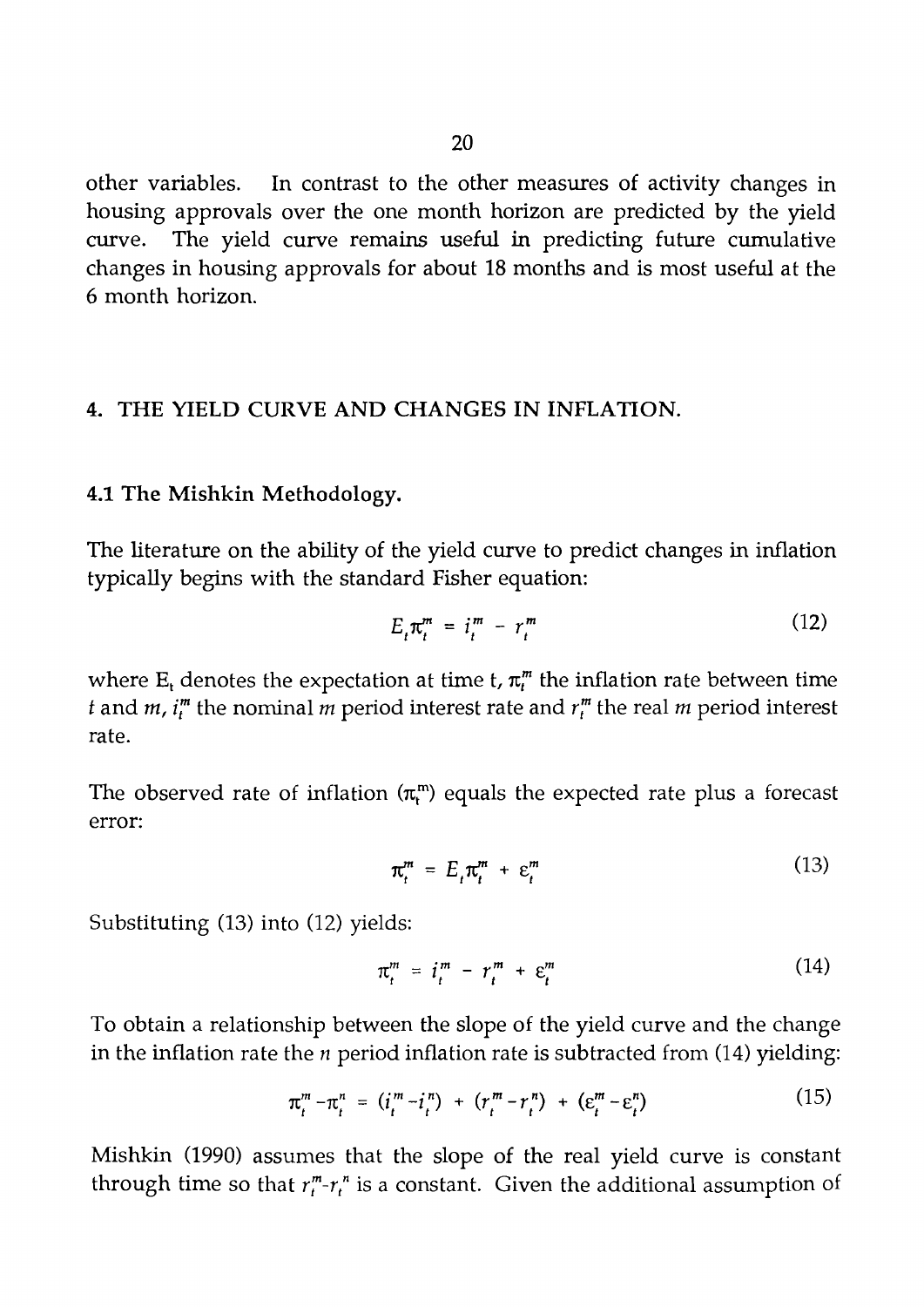rational expectations, the forecast errors cannot be forecasted given information at time t. The dual assumptions of a constant real term structure and rational expectations underpin the following equation which forms the basis of Mishkin's tests:

$$
\pi_t^m - \pi_t^n = \alpha + \beta (i_t^m - i_t^n) + \nu_t^{m,n}
$$
 (16)

If prices are fully flexible and instantaneously adjust to changes in monetary policy, the assumption of a constant real rate spread is appropriate and  $\beta$ should equal one. The model presented in Section 2, however, shows that when such price flexibility does not exist, the slope of the real yield curve does change over time and the results in Section **3** suggest that these changes have real effects on the economy.

As Frankel and Lown (1991) argue, the assumption of a constant slope to the real yield curve is overly restrictive. Indeed, due to the existence of sticky prices, long term interest rates are more likely to accurately reflect inflationary expectations than short term rates. They argue that in an inflation change equation such as (15) the slope of the entire yield curve is likely to outperform the spread between securities matching the period for which the change in inflation is being forecast. They develop a technique to obtain a summary measure of the slope of the yield curve using yields on securities of all maturities. Their technique is difficult to apply to Australian data due to the lack of data on yields on securities over a wide range of maturities. However, failure of the real interest rate spread to be a constant allows the possibility of superior forecasts of future changes in the inflation rate being generated by using a long-short spread compared to those generated by securities which match the period over which the change in inflation is being forecast.

### 4.2 Estimation Procedure and Data.

In the following tables, results are reported for the "Mishkin regressions" (that is, those using interest rate maturities which match the period over which the change in inflation is being forecast as in (16)) as well as for the less restrictive regressions where the spread between the 10 year bond rate and the 180 day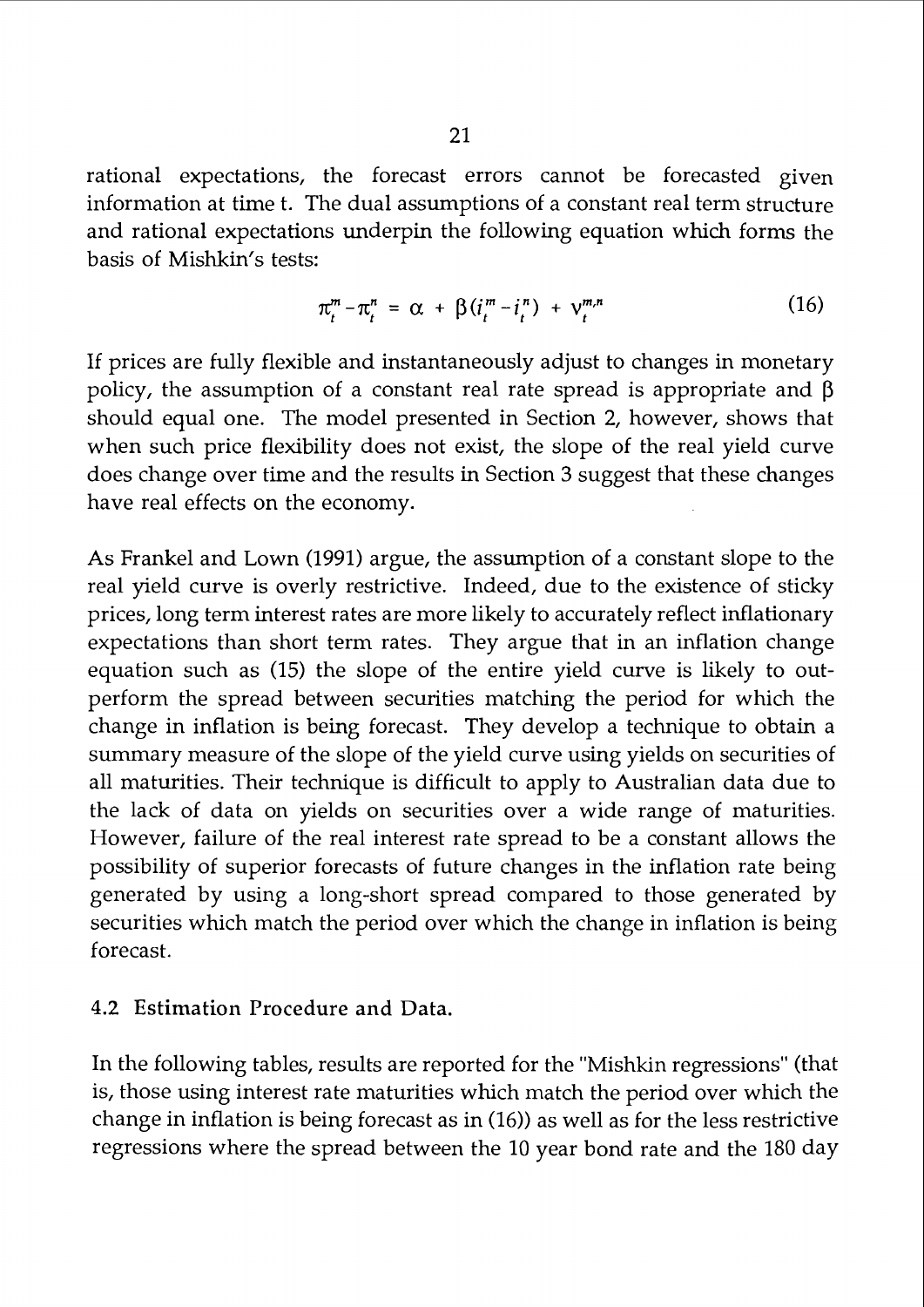bank bill is used to predict inflation. Two sets of estimates are presented for the Mishkin regressions. The first (Table 5) are Ordinary Least Squares results where the standard errors have been corrected for serial correlation and heteroskedasticity using the same procedure outlined in the previous section. The second set of results (Table 6) are obtained using the Seemingly Unrelated Regression (SUR) technique. The forecast errors from the equation for the change in inflation over the period **rn** to **n** should be correlated with those from the equation for the change in inflation over the period **i** to n. The SUR technique uses the extra information contained in these correlations to obtain more efficient estimates.

The SUR standard errors have also been corrected to account the serial correlation induced by the overlapping observations<sup>5</sup>. SUR results are not reported for the equations estimated using the 10 year-180 day spread because they are identical to the OLS results as each equation has the same regressor. Other long-short spreads were examined, however the 10 year-180 day spread consistently proved superior. Mishkin regressions cannot be conducted for all horizons due to the lack of appropriate interest rates at certain maturities. The sample period runs from September 1982 to June 1991. This covers the period over which all government securities were issued by tender.

To estimate equation (16) as written, the price level needs to be observed at times t, *m* and *n*. However, available price indices are for prices averaged over a period of time and not prices at a particular point in time. For example the CPI for the June quarter represents average prices over the months of April, May and June and not the level of prices at the end of June. Accordingly, in estimating equation (16), the average of the three end-month

 $V = \left[ X'(\Sigma^{-1} \otimes I_{\tau}) X \right]^{-1} E \left[ X'(\Sigma^{-1} \otimes I_{\tau}) \varepsilon \varepsilon'(\Sigma^{-1} \otimes I_{\tau}) X \right] \left[ X'(\Sigma^{-1} \otimes I_{\tau}) X \right]^{-1}$ 

 $<sup>5</sup>$  The variance-covariance matrix is given by:</sup>

where  $\varepsilon$  is the vector of residuals and  $\Sigma$  is the variance-covariance matrix of the contemporaneous residuals from the various equations. Each block of the second term (i.e. E[.]) is estimated using the Newey-West (1988) procedure. Under the assumptions of no conditional heteroskedasticity and no serial correlation  $\epsilon \epsilon = \Sigma \otimes I_T$ and thus the above expression for the variance collapses to the standard SUR variance-covariance matrix. In calculating the SUR estimates the same number of observations are used for all three forecast horizons.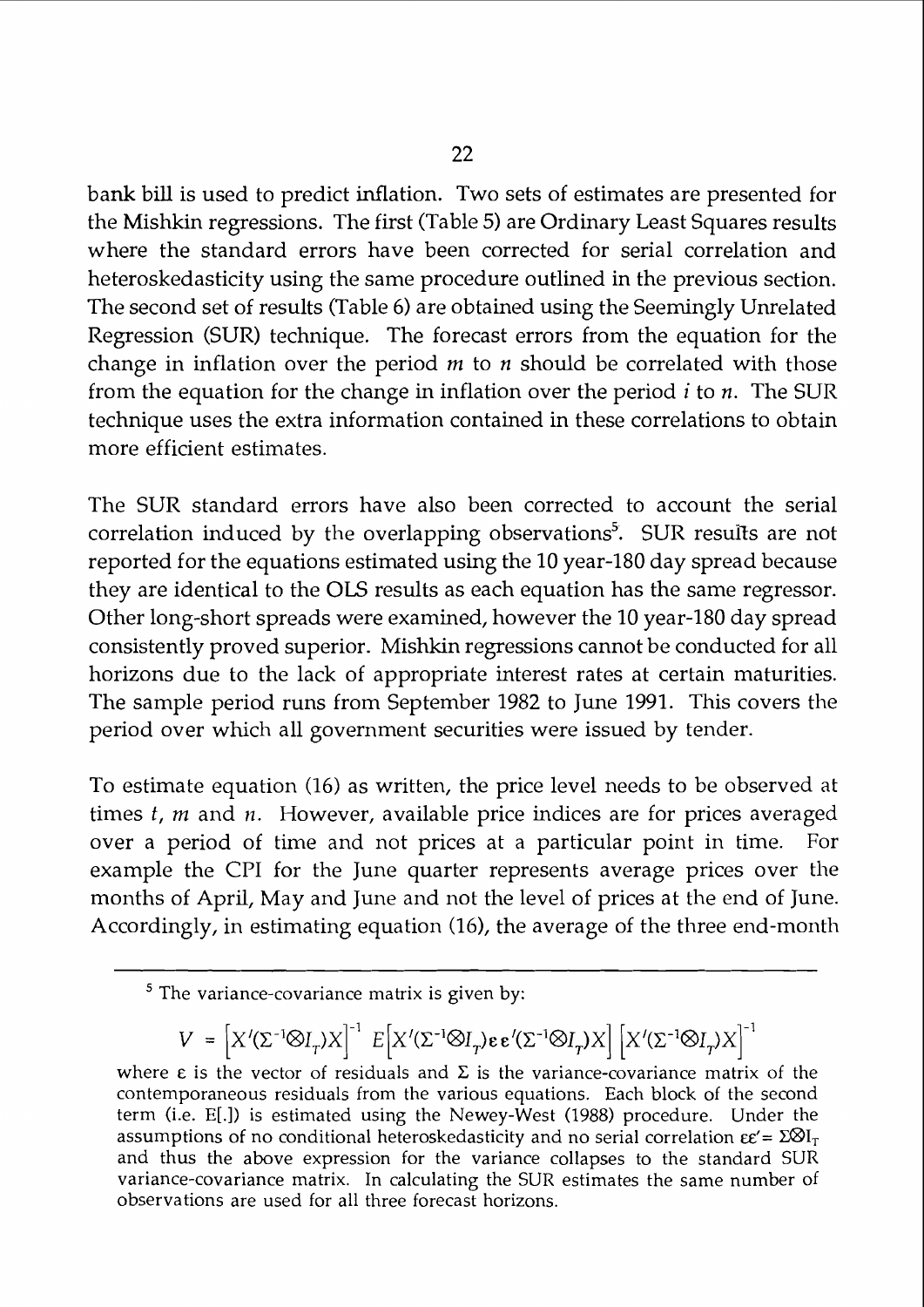interest rates for the quarter is used in place of the end quarter interest rate.  $\pi_{\epsilon}^{m}$  is calculated as follows:

$$
\pi_t^m = \left[ \left[ \frac{CPI_m}{CPI_t} \right]^{12} - 1 \right] \ast 100 \tag{17}
$$

where CPI, is the Consumer Price Index (adjusted for Medicare changes) for the quarter ending at time t. The CPI data are taken from the Reserve Bank of Australia Database.

### **4.3 Results.**

The results in both Tables 5 and **6** suggest that the slope of the yield curve provides no information about the change in inflation between **3** and **6**  months. This is the case for both the **6-3** month spread and the 10 year-180 day spread. The Mishkin equations also perform poorly in explaining the change in inflation between two years and three months. Using the OLS estimates it is not possible to reject the hypothesis that the coefficient on the yield spread equals zero. In contrast, the hypothesis can be rejected using the SUR estimates. In both cases, however, the standard errors are relatively large making it difficult to distinguish between economically quite different hypotheses.

The spread between the two year bond rate and the 180 day bill does provide some statistically significant informa tion about the change in inflation between six months and two years. Using both the SUR and OLS estimates it is possible to reject the hypothesis that the coefficient equals zero while it is not possible to reject the hypothesis that the coefficient equals one. The standard errors are once again relatively large making precise inferences difficult.

A comparison of the first and second blocks of Table 5 shows that the 10 year-180 day spread outperforms the "Mishkin" equations. Once one moves beyond the shortest period, the coefficient on the 10 year-180 day spread is generally significantly different from zero and is estimated more precisely than the comparable coefficients from the Mishkin equations. This long-short spread does best in explaining the difference between the inflation rate over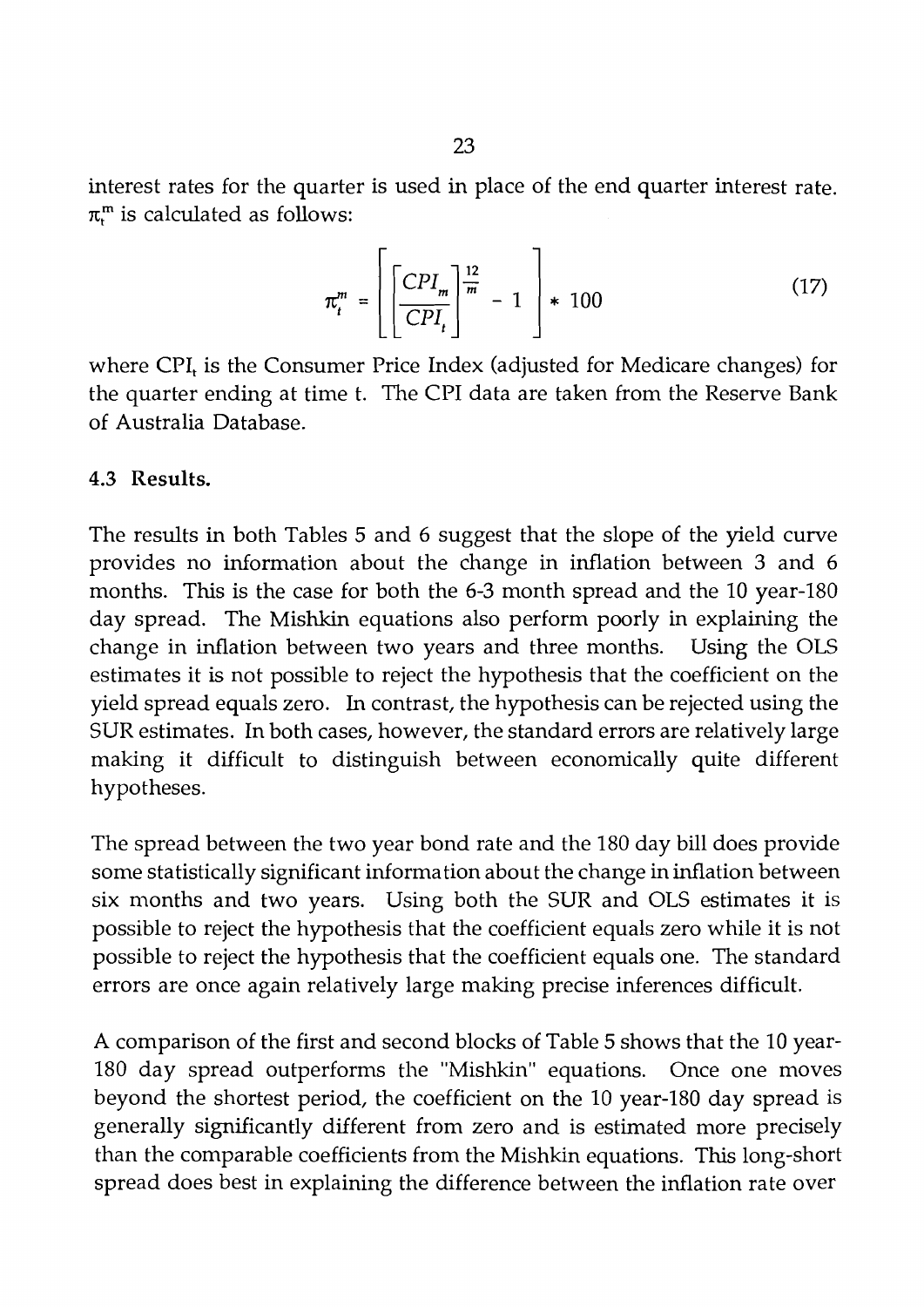| $\pi_t^m$ - $\pi_t^n$           |                   | $\pi_i^m - \pi_i^n = \alpha + \beta (i_i^m - i_i^n) + \varepsilon_i$ |                  | $\pi_i^m - \pi_i^n = \alpha + \beta (i_1^{10} y - i_1^{180} z) + \varepsilon_i$ | <b>Nobs</b>       |                           |    |
|---------------------------------|-------------------|----------------------------------------------------------------------|------------------|---------------------------------------------------------------------------------|-------------------|---------------------------|----|
|                                 | $\alpha$          | β                                                                    | $\overline{R}^2$ | $\alpha$                                                                        | β                 | $\overline{\mathbb{R}}^2$ |    |
| $\pi_{t}^{6}$ - $\pi_{t}^{3}$   | $-0.18$<br>(0.17) | 0.27<br>(0.55)                                                       | $-0.03$          | $-0.20$<br>(0.20)                                                               | $-0.01$<br>(0.07) | $-0.03$                   | 34 |
| $\pi_t^{24}$ - $\pi_t^3$        | 0.03<br>(0.55)    | 0.46<br>(0.25)                                                       | 0.04             | $-0.05$<br>(0.49)                                                               | 0.47<br>(0.14)    | 0.14                      | 28 |
| $\pi^{24}_{1}$ - $\pi^{6}_{1}$  | 0.39<br>(0.43)    | 0.76<br>(0.23)                                                       | 0.20             | 0.05<br>(0.37)                                                                  | 0.48<br>(0.11)    | 0.28                      | 28 |
| $\pi_{1}^{12}$ - $\pi_{1}^{6}$  |                   |                                                                      |                  | $-0.15$<br>(0.26)                                                               | 0.08<br>(0.08)    | $-0.01$                   | 32 |
| $\pi_{t}^{36}$ - $\pi_{t}^{6}$  |                   |                                                                      |                  | 0.08<br>(0.26)                                                                  | 0.53<br>(0.11)    | 0.26                      | 24 |
| $\pi_{t}^{24}$ - $\pi_{t}^{12}$ |                   |                                                                      |                  | 0.11<br>(0.21)                                                                  | 0.42<br>(0.05)    | 0.55                      | 28 |
| $\pi_{t}^{36}$ - $\pi_{t}^{12}$ |                   |                                                                      |                  | 0.17<br>(0.14)                                                                  | 0.50<br>(0.11)    | 0.48                      | 24 |

**TABLE 5: OLS ESTIMATES OF INFLATION CHANGE EQUATION** 

**TABLE 6: SUR ESTIMATES OF INFLATION CHANGE EQUATION** 

| $\pi_{t}^{m}$ - $\pi_{t}^{n}$  |                   | $\pi_i^m - \pi_i^n = \alpha + \beta (i_i^m - i_i^n) + \varepsilon_i$ |  |  |  |  |  |
|--------------------------------|-------------------|----------------------------------------------------------------------|--|--|--|--|--|
|                                | α                 | β                                                                    |  |  |  |  |  |
| $\pi_{t}^{6}$ - $\pi_{t}^{3}$  | $-0.09$<br>(0.11) | 0.60<br>(0.46)                                                       |  |  |  |  |  |
| $\pi^{24}_{1}$ - $\pi^{3}_{1}$ | 0.20<br>(0.54)    | 0.65<br>(0.24)                                                       |  |  |  |  |  |
| $\pi^{24}_{1}$ - $\pi^{6}_{1}$ | 0.32<br>(0.42)    | 0.69<br>(0.20)                                                       |  |  |  |  |  |

NOTES.

1.  $\pi_{\mathfrak{t}}^{\mathfrak{m}}$ - $\pi_{\mathfrak{t}}^{\mathfrak{n}}$  is the difference in the inflation rate between time t and t+m and the inflation rate between time t and time n.  $i_t^m - i_t^n$  is the difference between the m period nominal interest rate and the n period nominal interest rate at time t.

2. Standard errors that are robust to serial correlation and conditional heteroskedasticity are reported in parentheses *0* below the coefficient estimates.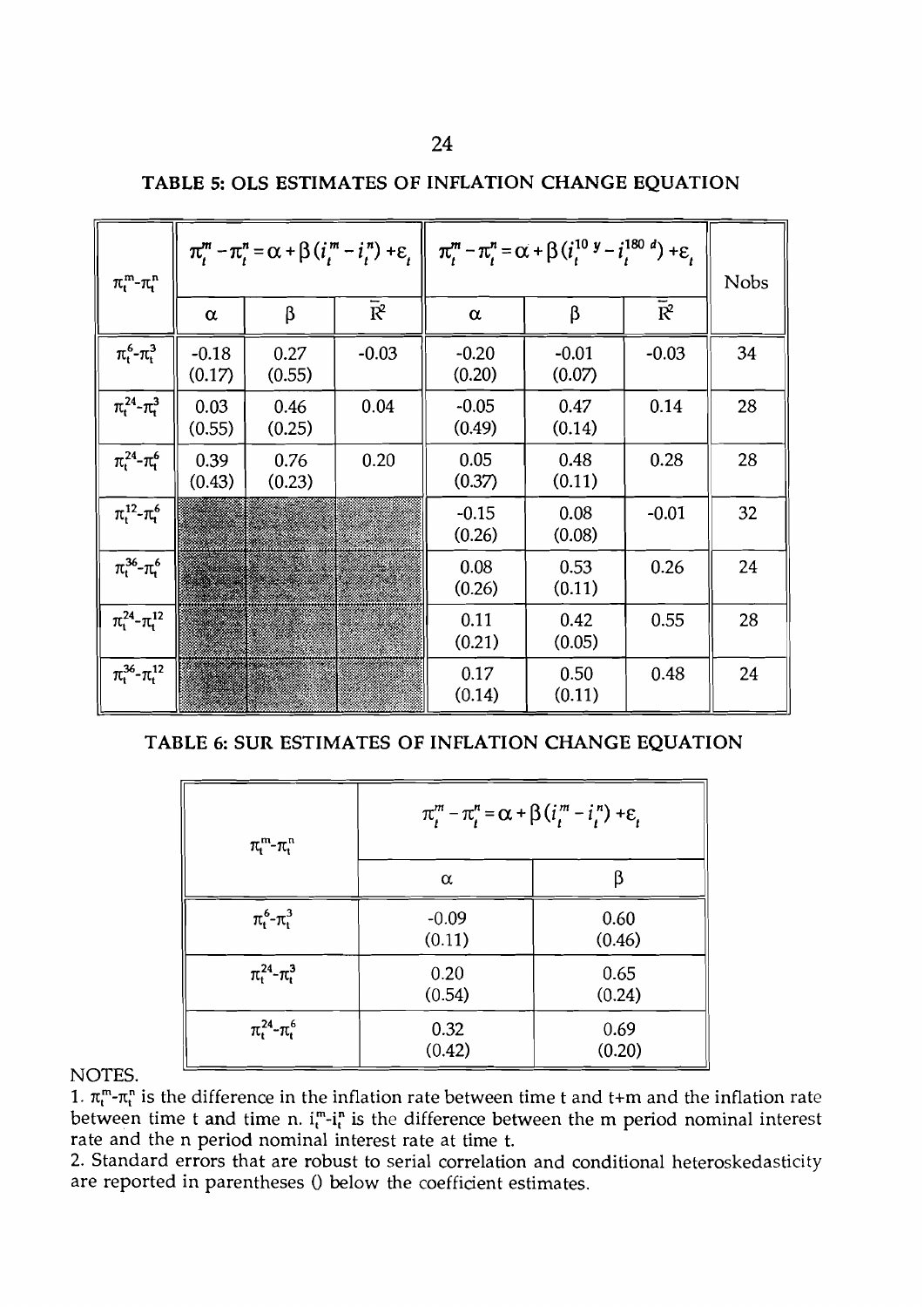the next year and the inflation rate over the next two years. In also does well in explaining the difference in the inflation rate over the next year and the inflation rate over the next three years. The results also suggest that the 10 year-180 spread provides little information about the change in inflation between six months and one year.

The failure of the slope of the yield curve to predict changes in inflation in the short run but its ability to predict changes in inflation in the medium run, is broadly consistent with international evidence<sup>6</sup>. It suggests that changes in the slope of the short end of the *nominal* yield curve reflect, to a substantial degree, changes in the slope of the *real* yield curve, largely brought about by the liquidity effects of monetary policy. The slope of the short end of the yield curve is thus a poor indicator of future changes in inflation.

If one accepts the expectations theory of the term structure, long term rates are not immune from the liquidity effects of monetary policy; however, the longer is the maturity the less important is the effect. Changes in long term interest rates thus more accurately reflect changes in inflationary expectations. The fact that the spread between the 10 year bond rate and the 180 day bill rate outperforms the spreads between the bill rate and both the two and five year rates supports this view. The greater accuracy of long term rates in measuring inflationary expectations allows the long-short spread to serve as an indicator of changes in inflation in the medium term. In the short run this spread is of limited use in predicting inflation because the bulk of the impact of expansionary monetary policy falls on output and not prices.

*<sup>6</sup>*In a study of the US term structure for maturities less than 12 months, Mishkin (1990a) finds that for maturities of 6 months or less the term structure provides no information on inflation while for maturities of 9 to 12 months the term structure does provide some information. In a more comprehensive study of the "less than 12 months" term structure for a number of OECD countries, Mishkin (1991) finds little evidence that the term structure provides information about future changes in inflation. Examining the slope of the US yield curve between one and five years, Mishkin (1990b) concludes that at longer maturities the term structure can be used to assess inflationary expectations. Jorion and Mishkin (1991) provide similar evidence for a range of OECD countries. Browne and Manasse (1990), however, present conflicting evidence arguing that the inflation forecasting ability declines as the maturity lengthens.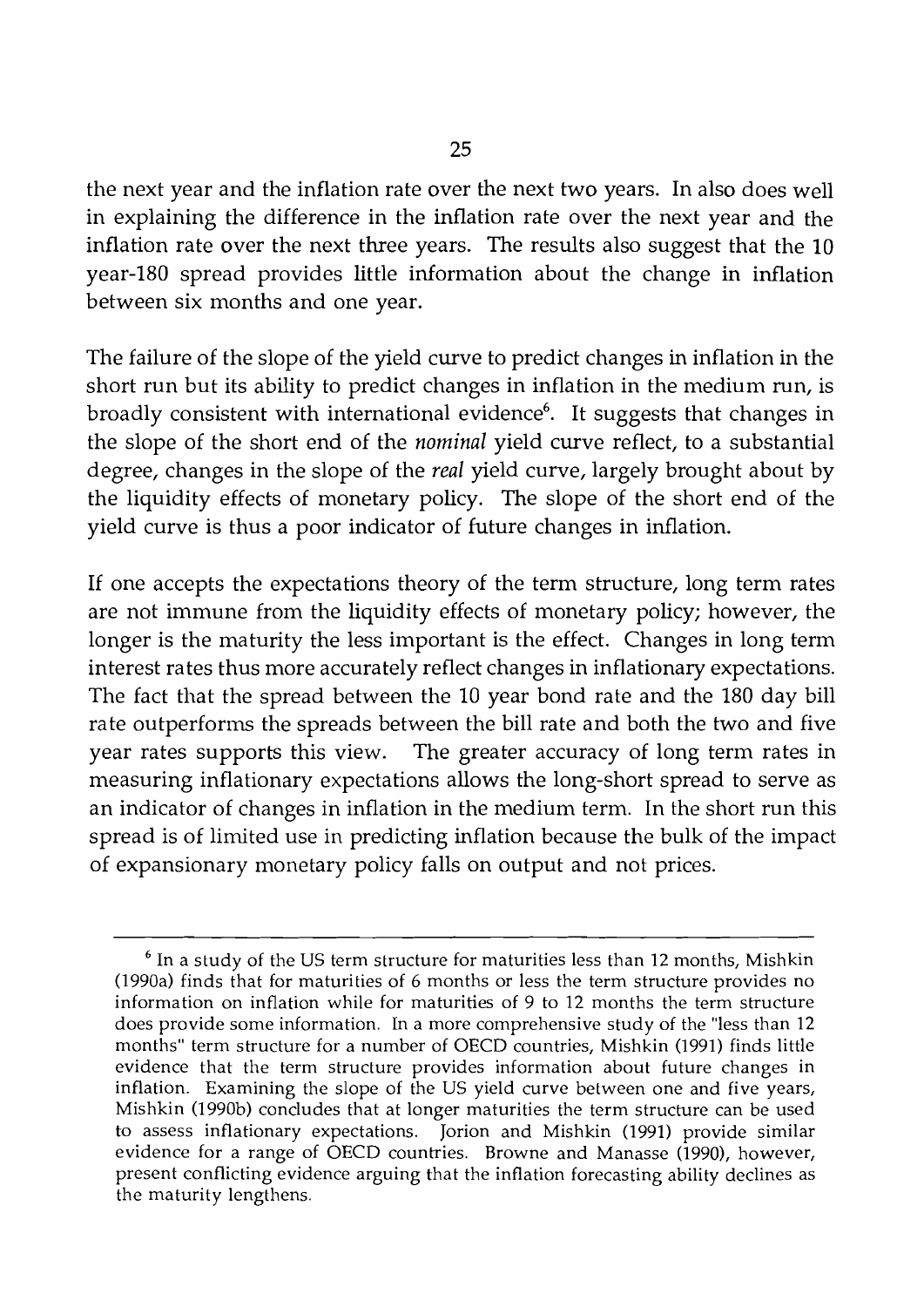### **5. SUMMARY AND CONCLUSIONS.**

The evidence presented in this paper suggests that the slope of the nominal yield curve is useful in predicting the future path of economic activity and inflation. The results suggest that the steeper the upward slope of the yield curve, the faster will be the rate of growth of output over the next one and a half years. However, slower growth after about six quarters eventually dissipates the additional increase in output. The results suggest that the yield curve should not be used to forecast economic activity in the near term (that is, less than three quarters). Such forecasting is much better done by the index of leading indicators. The yield curve does, however, provide a good guide to the cumulative growth in activity over the following six quarters. On the inflation front, the slope of the yield curve provides little information on changes in inflation over periods less than one year but is useful in predicting the difference between the inflation rate over the next two years and the inflation rate over the next year.

If expected inflation affects only nominal interest rates and has no effect on real rates then the slope of the nominal yield curve should provide no information about the path of real activity but should help predict the change in inflation. The fact that the slope of the nominal yield curve does help predict activity suggests that the slope of the real yield curve is not constant. Indeed, the fact that, in the inflation change equations, the long-short spread provides more information than the slope of the yield curve over shorter maturity differences also suggest that the real yield spread is not constant.

Taken together, the results on activity and inflation are consistent with monetary policy having effects on real interest rates through price stickiness. Long term interest rates more accurately reflect expected inflation than do short term rates which are heavily influenced by the liquidity effect. For example, higher expected inflation as the result of higher expected future monetary growth initially has little effect on short term rates as real money balances remain unchanged. In contrast, the higher inflationary expectations are reflected in long rates. Over time, as prices gradually adjust, real short rates can rise to reflect the higher inflation.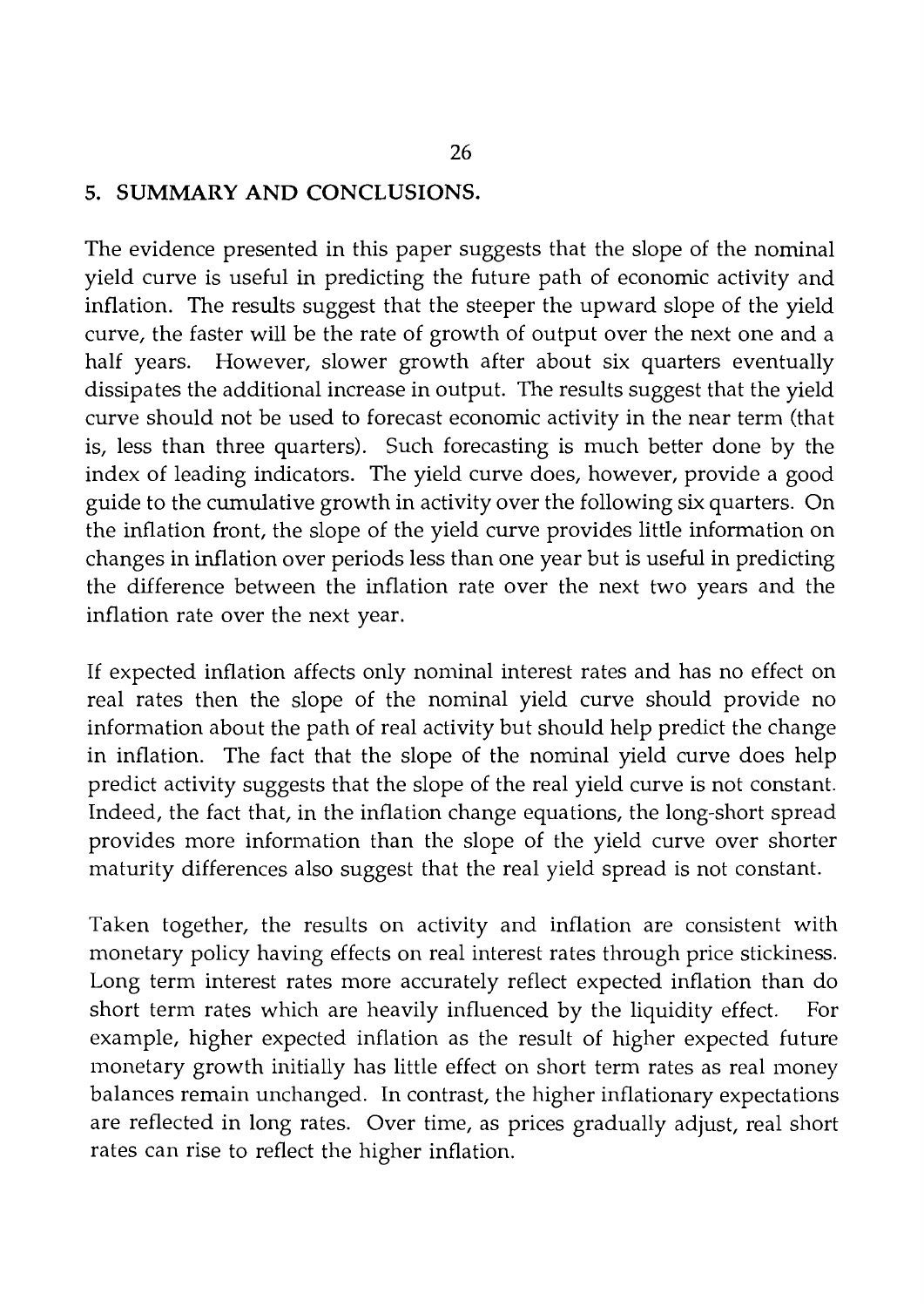The above empirical results are not without their qualifications. Foremost amongst these is the relatively short period over which market determined interest rates are available. Such data exists for only nine years. This leaves relatively few truly independent observations, especially when looking at cumulative output and inflation changes over periods longer than a year. At a more abstract level, it is difficult to assess the degree to which both the monetary authorities and the agents in the economy take into account the above correlations in the making and interpreting of policy. The above tests are predicated on the assumption that both the authorities and other agents in the economy did not change their behaviour with respect to the yield curve over the sample period. Any such changes could alter the relationship between the slope of the yield curve and the future path of economic activity. Notwithstanding these qualifications this paper provides both theoretical and empirical support for using the slope of the yield curve as an indicator of the future paths of both real economic activity and inflation.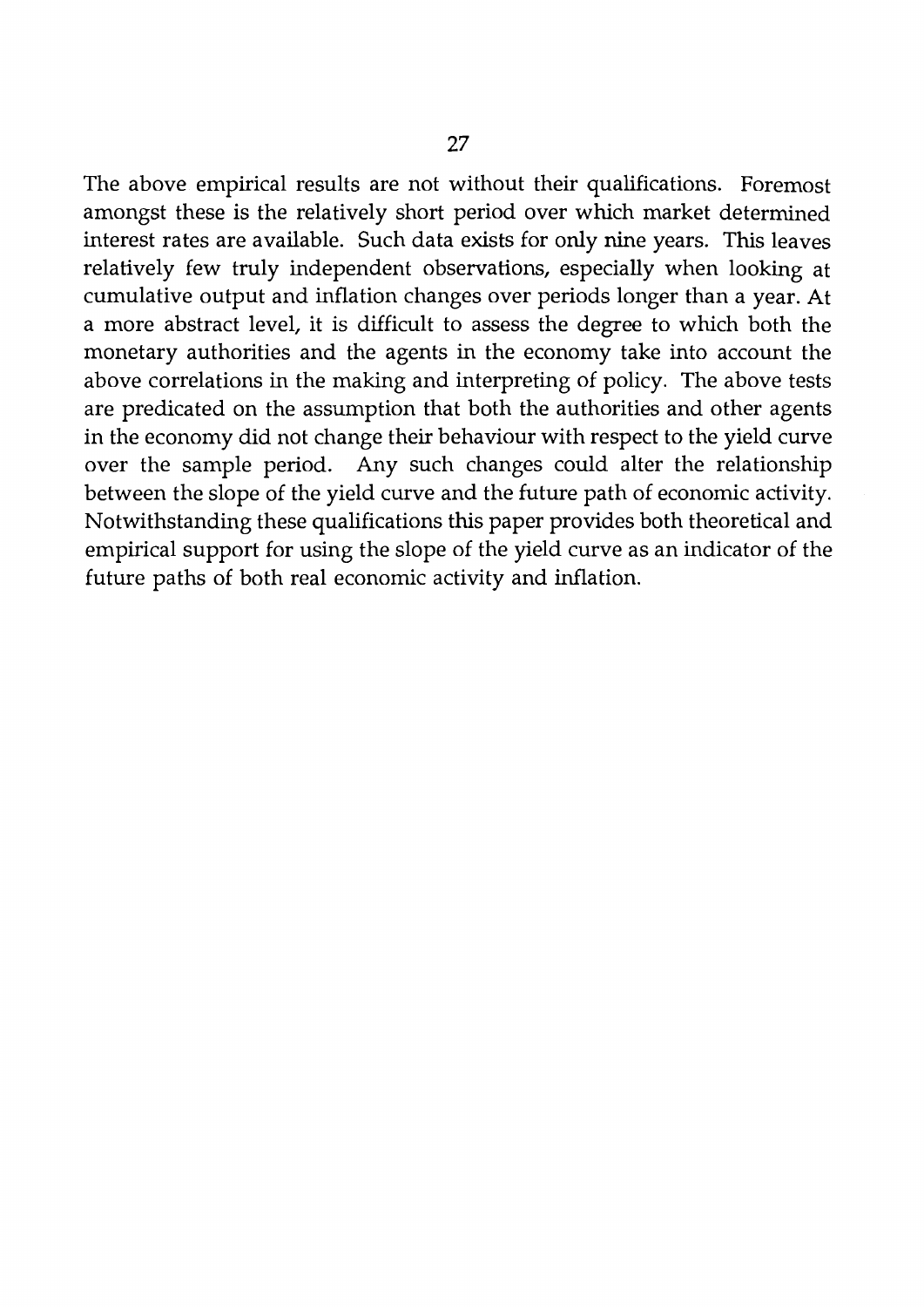### **APPENDIX 1** : **DATA**

#### 1. INTEREST RATES.

All interest rates are from the Reserve Bank of Australia Bulletin database. The 2, 5 and 10 year Treasury bond rates are from Table F.2. and are assessed secondary market yields as at the last day of the month. The overnight cash rate (that is the "Authorised dealers: weighted average rate") and the 90 and 180 day bill rates are from Table F.1. In the inflation change regressions, the three end-month interest rates are averaged for the quarter while, in the activity regressions, the interest rate at time  $t$  is used.

### 2. ACTIVITY VARIABLES.

Data on automobile registrations, the number of dwelling approvals and the Melbourne Institute Production Index (all groups) are from Table G.1. of the Reserve Bank of Australia Bulletin. Real seasonally adjusted GDP, consumption and investment data are taken from the DX database.

#### 3. INFLATION.

Inflation rates are calculated as percentage changes in the CPI (adjusted for Medicare changes). The CPI is taken from the Reserve Bank of Australia Database.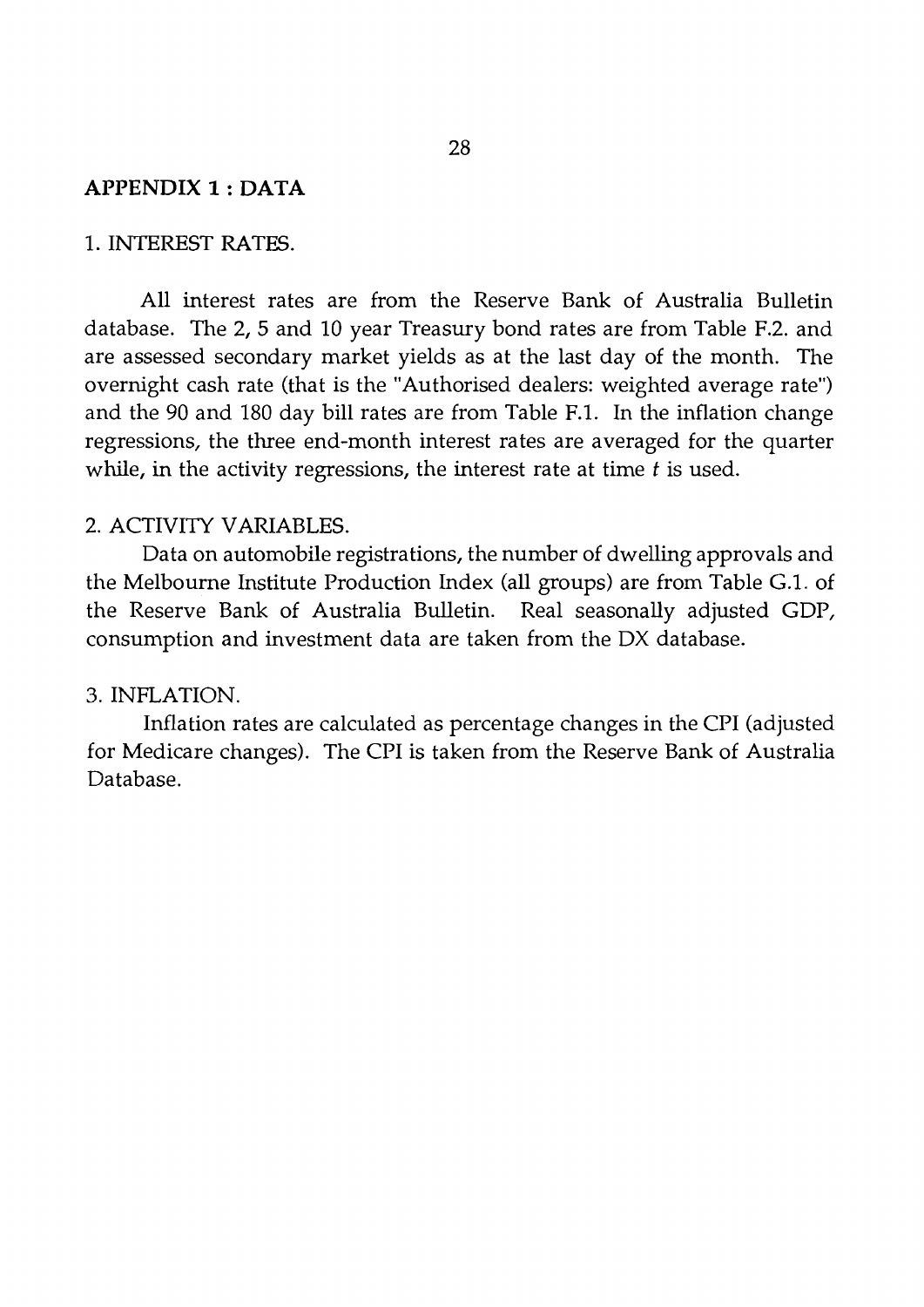#### APPENDIX 2 : DERIVATION OF DYNAMICS

This appendix derives the equations of motion for the model presented in Section 2. As in Section 2, it begins with the model where prices are assumed fixed. To obtain an equation for  $\dot{R}$  in terms of Y and R first note that, with fixed prices, I=i and then substitute  $(5)$  into  $(1)$ . Linearizing both the resulting equation and (4) around the steady state values  $(\overline{Y}, \overline{R})$ , the system can be written as follows:

$$
\begin{bmatrix} \dot{\Upsilon} \\ \dot{\varepsilon} \\ \dot{R} \end{bmatrix} = \begin{bmatrix} -\alpha & -\beta \\ -\overline{R}k & \overline{R} \end{bmatrix} \begin{bmatrix} \Upsilon - \overline{\Upsilon} \\ R - \overline{R} \end{bmatrix}
$$
 (A1)

As the determinant of the above matrix is negative, the system has both a positive ( $\vartheta$ ) and a negative ( $\psi$ ) root. The negative root is given by:

$$
\psi = 0.5 * \left[ -(\alpha - \overline{R}) - \sqrt{(\alpha + \overline{R})^2 + 4\beta k \overline{R}} \right]
$$
 (A2)

The characteristic vector associated with  $\psi$ , (x<sub>1</sub>,x<sub>2</sub>) is such that:

$$
\frac{x_1}{x_2} = \frac{-\beta}{\alpha + \psi} \tag{A3}
$$

The equations of motion along the saddle-path are thus given by:

$$
Y - \overline{Y} = -\gamma \beta e^{\psi t} \tag{A4}
$$

$$
R - \overline{R} = \gamma(\alpha + \psi)e^{\psi t} \tag{A5}
$$

where  $\gamma$  is a constant to be solved for.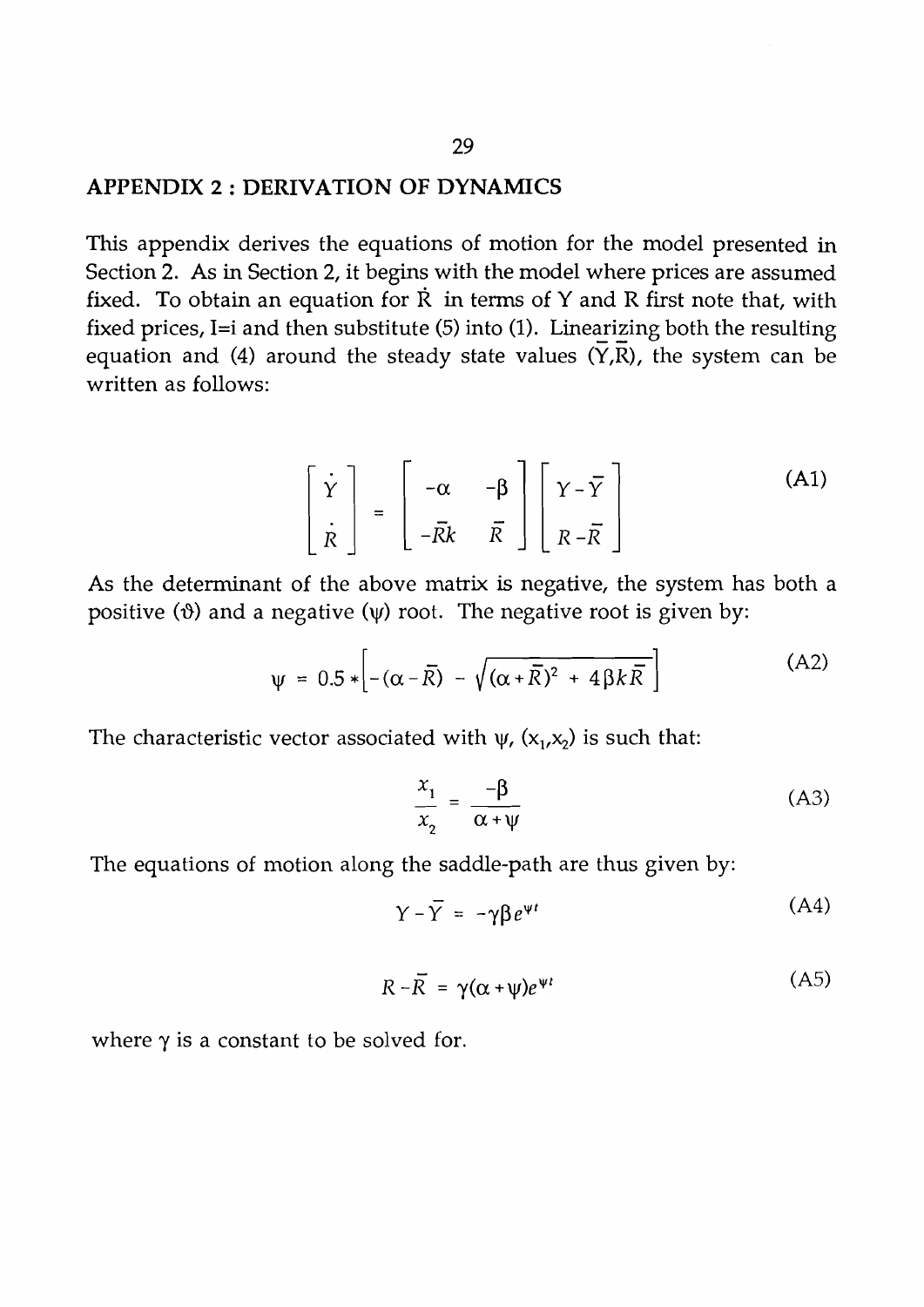Consider the change in the steady state values following a monetary expansion.

$$
\overline{Y}_1 - \overline{Y}_0 = \frac{-\beta \overline{R}h}{\psi \vartheta} dm = \frac{\beta h}{\alpha + \beta k} dm \tag{A6}
$$

$$
\overline{R}_1 - \overline{R}_o = \frac{\alpha \overline{R} h}{\psi \vartheta} dm = \frac{-\alpha h}{\alpha + \beta k} dm \tag{A7}
$$

Initially (at time  $t=0$ ), Y is fixed so that:

$$
(Y - \overline{Y}_1)|_{t=0} = \overline{Y}_0 - \overline{Y}_1
$$
 (A8)

This implies that

$$
\gamma = \frac{-\bar{R}h}{\psi \vartheta} dm = \frac{h}{\alpha + \beta k} dm \tag{A9}
$$

Substituting this back into equations (A4) and (A5) gives the equations of motion along the saddle path.

$$
Y - \overline{Y}_1 = \frac{\overline{R}h\beta}{\psi\vartheta}e^{\psi t} dm = \frac{-h\beta}{\alpha + \beta k}e^{\psi t} dm
$$
 (A10)

$$
R - \overline{R}_1 = \frac{-\overline{R}h(\alpha + \psi)}{\psi \vartheta} e^{\psi t} dm = \frac{h(\alpha + \psi)}{\alpha + \beta k} e^{\psi t} dm
$$
 (A11)

Since  $|\alpha| < |\psi|$ , both Y and R are less than their steady state values along the saddle path.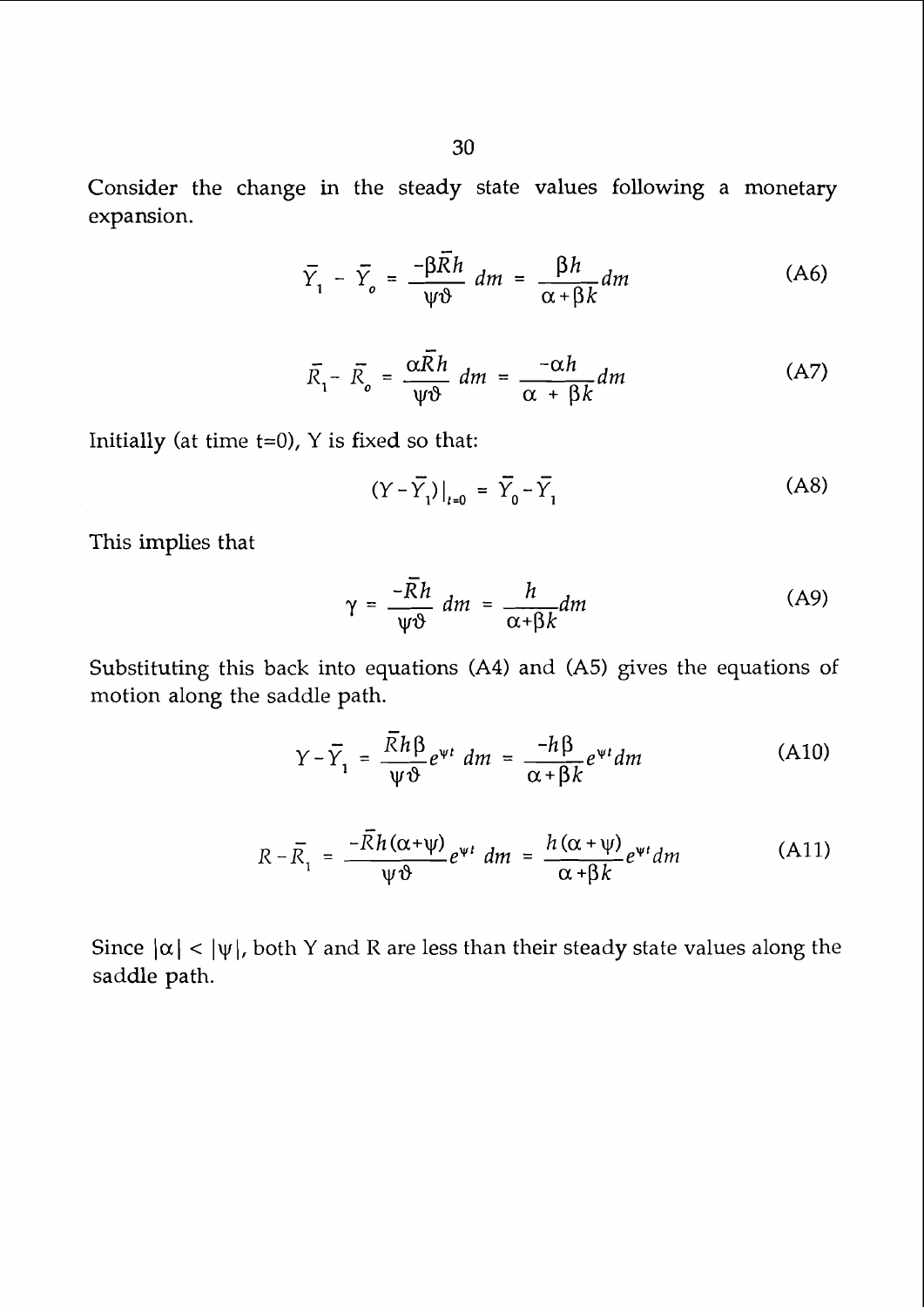Now consider the system with flexible prices. Substituting (5) into (2) and then substituting the result and **(4)** into (I), the system can be written as follows:

$$
\begin{bmatrix}\n\dot{Y} \\
\dot{R} \\
\dot{P}\n\end{bmatrix} = \begin{bmatrix}\n-\alpha & -\beta & 0 \\
-\overline{R}k & \overline{R} & -\overline{R}(\theta + h) \\
0 & 0 & -\theta\n\end{bmatrix} \begin{bmatrix}\nY - \overline{Y} \\
R - \overline{R} \\
P - \overline{P}\n\end{bmatrix}
$$
\n(A12)

This system has three roots, two of which are the same as the fixed price model ( $\psi$  and  $\vartheta$ ) while the third is - $\theta$ . The eigen vector associated with  $\psi$  is (- $\beta$   $\alpha+\psi$  0) while the vector associated with - $\theta$  is:

$$
\begin{pmatrix}\n-\beta & \alpha - \theta & \frac{(\theta + \vartheta)(\theta + \psi)}{-\overline{R}(\theta + h)}\n\end{pmatrix}
$$
\n(A13)

The equations governing the evolution of the system along the saddle path are thus given by:

$$
Y - \overline{Y} = -C_1 \beta e^{-\theta t} - C_2 \beta e^{\Psi t}
$$
 (A14)

$$
R - \overline{R} = C_1 (\alpha - \theta) e^{-\theta t} + C_2 (\alpha + \psi) e^{\psi t}
$$
 (A15)

$$
P - \overline{P} = C_1 \frac{(\theta + \vartheta)(\theta + \psi)}{-\overline{R}(\theta + h)} e^{-\theta t}
$$
 (A16)

where  $C_1$  and  $C_2$  are constants. From the steady state conditions, we know that in steady state changes in M leave Y and R unchanged and that  $\overline{P}_0$  -  $\overline{P}_1$ = -dm. This implies that: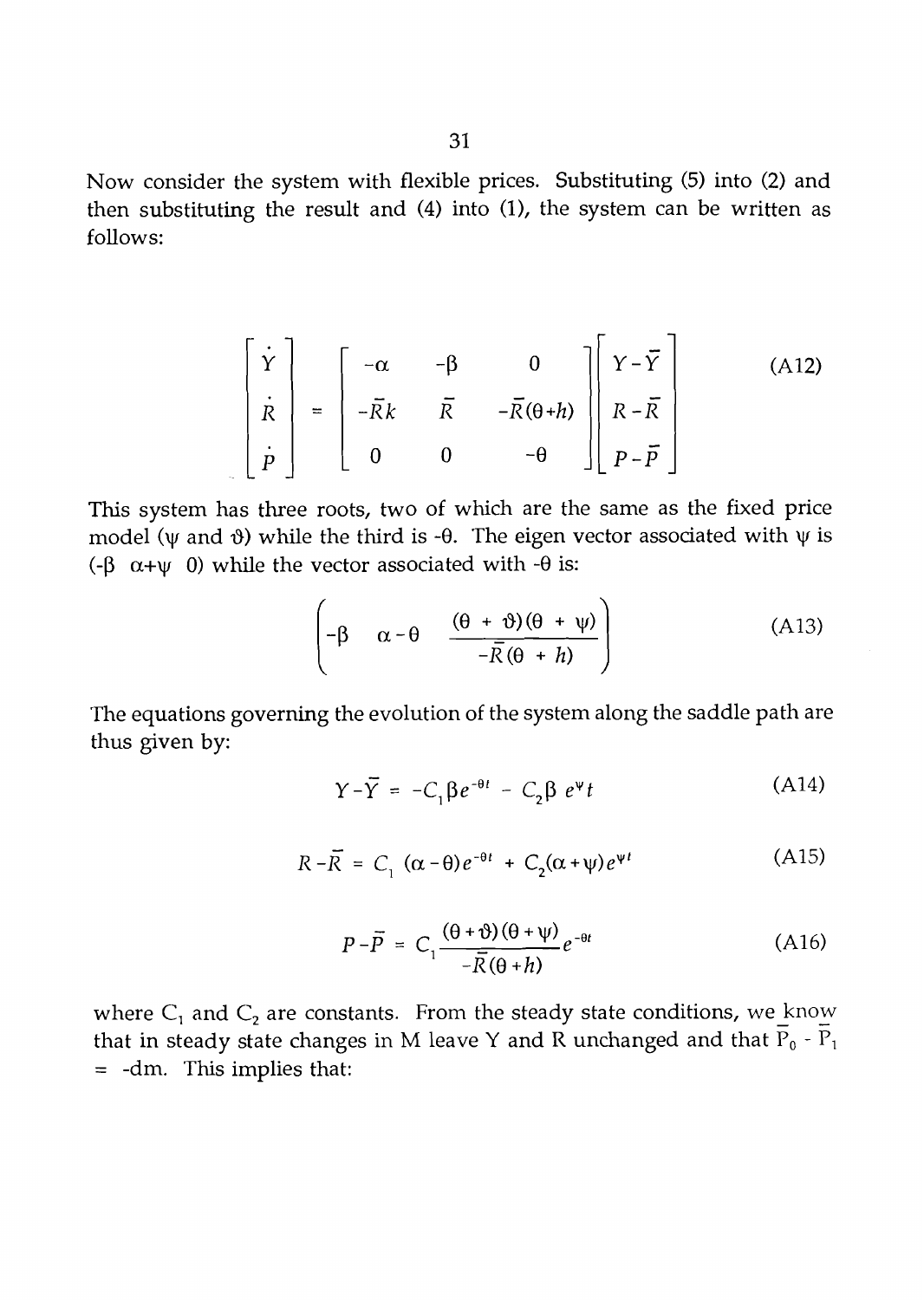$$
C_1 = \frac{\overline{R}(\theta + h)}{(\theta + \vartheta)(\theta + \psi)} dm
$$
 (A17)

Given that  $C_1 = -C_2$ , the equations of motion can be rewritten as :

$$
Y - \overline{Y} = \frac{-R(\theta + h)\beta}{(\theta + \vartheta)(\theta + \psi)} \left[ e^{-\theta t} - e^{\psi t} \right] dm \tag{A18}
$$

$$
R - \overline{R} = \frac{\overline{R}(\theta + h)}{(\theta + \vartheta)(\theta + \psi)} \left[ (\alpha - \theta) e^{-\theta t} - (\alpha + \psi) e^{\psi t} \right] dm \tag{A19}
$$

$$
P - \overline{P} = -e^{-\theta t} dm \tag{A20}
$$

As (Y- $\overline{Y}$ ) and (R- $\overline{R}$ ) are both the sums of declining exponentials, they both have at most one interior maximum/minimum. To find the time at which these extreme points occur, equations (A18) and (A19) are differentiated with respect to t and then solved for  $t^*$  ( $t^*$ ). This yields:

$$
\frac{\delta(Y-\bar{Y})}{\delta t} = 0 \qquad \Rightarrow \qquad t^* = \frac{\ln(\frac{-\theta}{\psi})}{\theta + \psi} \tag{A21}
$$

$$
\frac{\delta(R-\overline{R})}{\delta t} = 0 \qquad \Rightarrow \qquad t^{\bullet\bullet} = \frac{1}{\theta+\psi} \ln \left[ \left( \frac{\theta-\alpha}{\psi+\alpha} \right) \left( \frac{\theta}{\psi} \right) \right] \tag{A22}
$$

The larger is  $\theta$ , the quicker the output and interest rate responses reach their maxima. In the limit, as  $\theta \rightarrow \infty$ , both t' and t" go to zero.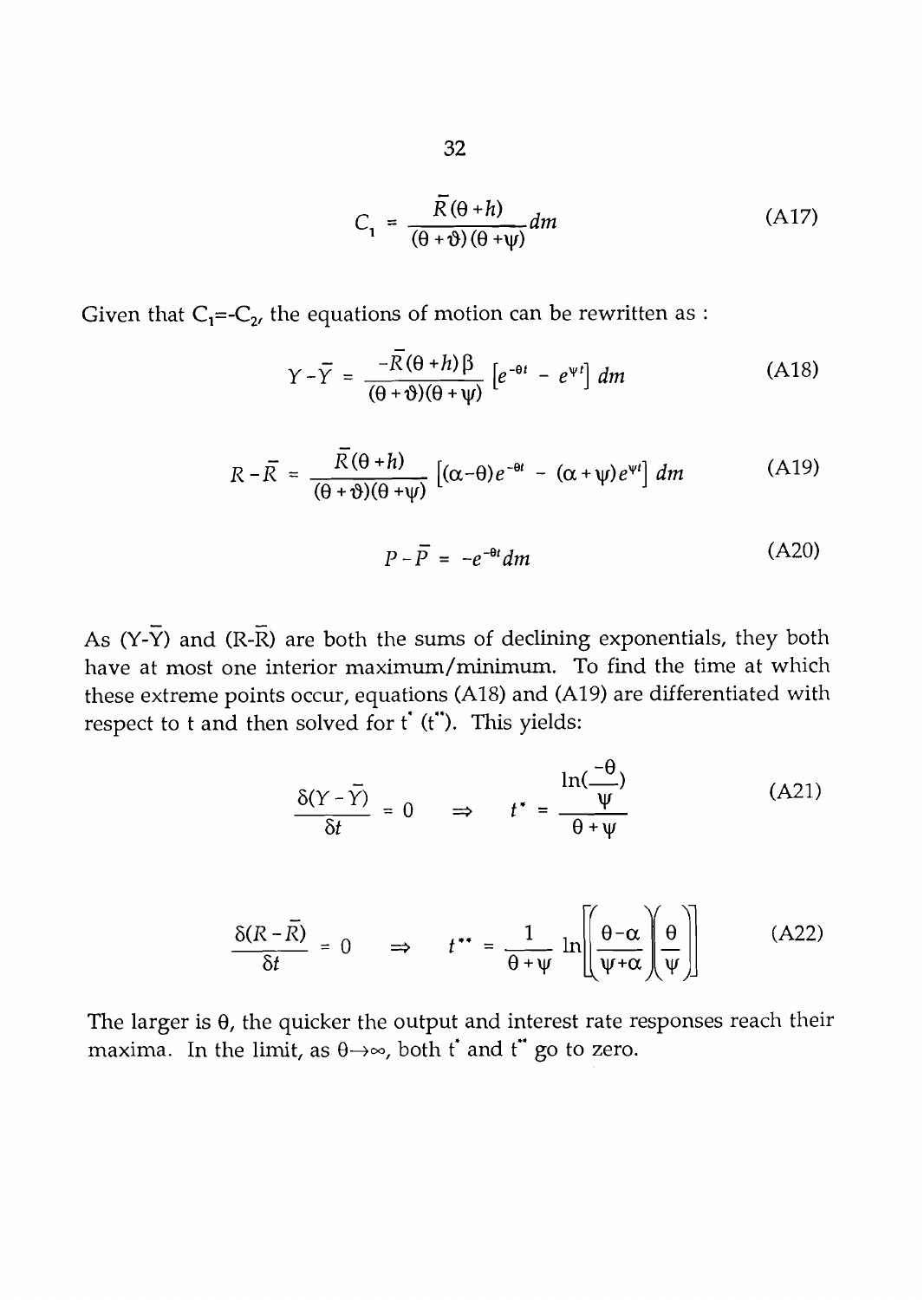### **APPENDIX 3** : **FORECASTING ABILITY OF SELECTED MELD SPREADS**

#### **TABLE Al: PREDICTIVE ABILITY OF THE MELD CURVE (19823-1991:2)**

|  |  |  |  |  |  | $\left[\left(\frac{Y_{t+j}}{Y_t}\right)^{12} - 1\right] * 100 = \alpha + \beta \text{ SPREAD}_t + \varepsilon_t$ |  |  |
|--|--|--|--|--|--|------------------------------------------------------------------------------------------------------------------|--|--|
|--|--|--|--|--|--|------------------------------------------------------------------------------------------------------------------|--|--|

|    |                |                   |      |                | <b>SPREAD</b>    |         |                |                  |         |             |
|----|----------------|-------------------|------|----------------|------------------|---------|----------------|------------------|---------|-------------|
|    |                | 10 year - o'night |      |                | 10 year - 90 day |         |                | 2 year - 180 day |         |             |
| j  | $\alpha$       | β                 |      | $\alpha$       | β                |         | $\alpha$       | β                |         | <b>Nobs</b> |
| 3  | 3.22<br>(0.80) | 0.47<br>(0.27)    | 0.06 | 3.47<br>(1.09) | 0.25<br>(0.36)   | $-0.01$ | 3.51<br>(1.39) | 0.30<br>(0.68)   | $-0.02$ | 35          |
| 6  | 3.36<br>(0.62) | 0.50<br>(0.16)    | 0.18 | 3.67<br>(0.86) | 0.30<br>(0.25)   | 0.02    | 3.83<br>(1.14) | 0.46<br>(0.52)   | 0.00    | 34          |
| 9  | 3.50<br>(0.50) | 0.49<br>(0.13)    | 0.25 | 3.94<br>(0.63) | 0.42<br>(0.17)   | 0.10    | 4.23<br>(0.84) | 0.73<br>(0.35)   | 0.06    | 33          |
| 12 | 3.61<br>(0.40) | 0.50<br>(0.12)    | 0.39 | 4.15<br>(0.41) | 0.47<br>(0.14)   | 0.21    | 4.52<br>(0.54) | 0.84<br>(0.25)   | 0.15    | 32          |
| 15 | 3.66<br>(0.34) | 0.45<br>(0.12)    | 0.48 | 4.23<br>(0.28) | 0.48<br>(0.13)   | 0.34    | 4.63<br>(0.34) | 0.88<br>(0.24)   | 0.26    | 31          |
| 18 | 3.70<br>(0.32) | 0.42<br>(0.11)    | 0.56 | 4.27<br>(0.22) | 0.48<br>(0.14)   | 0.48    | 4.76<br>(0.23) | 0.95<br>(0.29)   | 0.46    | 30          |
| 21 | 3.63<br>(0.36) | 0.36<br>(0.12)    | 0.48 | 4.14<br>(0.24) | 0.41<br>(0.15)   | 0.41    | 4.57<br>(0.25) | 0.82<br>(0.30)   | 0.39    | 29          |
| 24 | 3.63<br>(0.34) | 0.28<br>(0.12)    | 0.35 | 4.03<br>(0.26) | 0.33<br>(0.14)   | 0.30    | 4.40<br>(0.26) | 0.67<br>(0.28)   | 0.33    | 28          |
| 36 | 3.69<br>(0.22) | 0.08<br>(0.06)    | 0.03 | 3.78<br>(0.34) | 0.04<br>(0.08)   | $-0.03$ | 3.87<br>(0.38) | 0.14<br>(0.13)   | $-0.01$ | 24          |

#### NOTES.

1. The forecast horizon (j) is in terms of months.

2. Standard errors which are robust to serial correlation and conditional heteroskedasticity are reported in parenthesis () below coefficient estimates.

3.  $Y_t$  is real seasonally adjusted GDP at time  $t$ .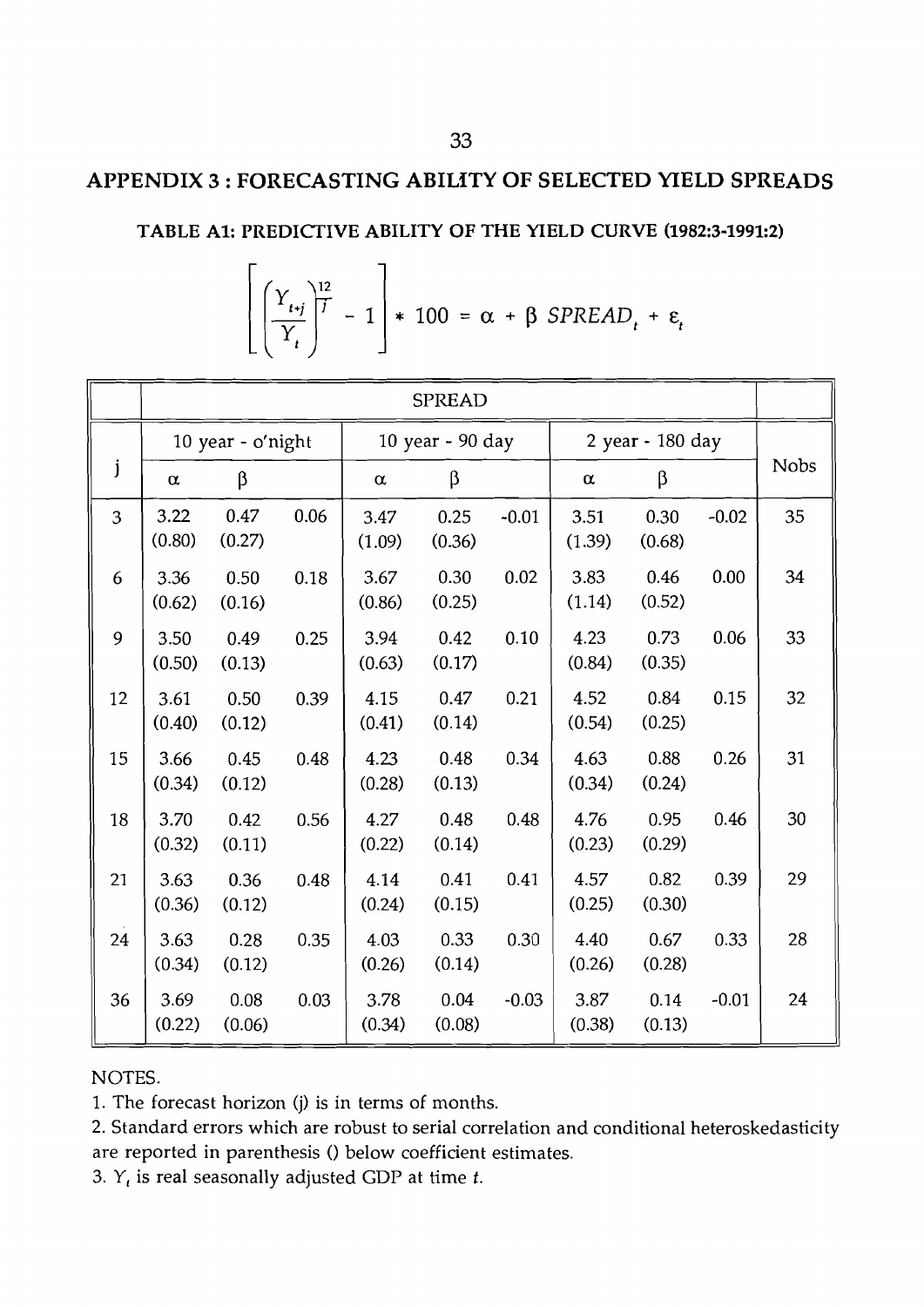### **REFERENCES**

**Bernanke, Ben S.,** "On The Predictive Power of Interest Rates and Interest Rate Spreads", New England Economic Review, 1990, November/December, 51- 68.

**Bernanke, Ben S. and Alan Blinder,** "The Federal Funds Rate and the Channels of Monetary Policy", NBER Working Paper #3487, 1990.

**Blanchard, Olivier J.,** "Output, the Stock Market, and Interest Rates", American Economic Review, 1981, 71, 132-143.

**Browne, Frank and Paolo Manasse,** "The Information Content of the Term Structure of Interest Rates: Theory and Evidence", OECD Economic Studies, 1990, Spring, Number 14, 59-86.

**Estrella, Arturo and Gikas Hardouvelis,** "The Term Structure as a Predictor of Real Economic Activity", The Journal of Finance, 1991, XLVI, 555-576.

**Frankel, Jeffrey A. and Cara S.** Lown, "An Indicator of Future Inflation Extracted from the Steepness of the Interest Rate Yield Curve Along its Entire Length", NBER Working Paper #3751, 1991.

**Jorion, Philippe and Frederic Mishkin,** "A Multi-Country Comparison of Term Structure Forecasts at Long Horizons", NBER Working Paper # 3574,1991.

**Kydland, Finn and Edward Prescott,** "The Workweek of Capital and its Cyclical Implications", Journal of Monetary Economics, 1988, 21, 343-360.

**Mishkin, Frederic,** "What Does the Term Structure Tell Us About Future Inflation", Journal of Monetary Economics, 1990a, 25, 77-95.

**Mishkin, Frederic,** "The Information **in** the Longer Maturity Term Structure About Future Inflation", Quarterly Journal of Economics, 1990b, CV, 815-828.